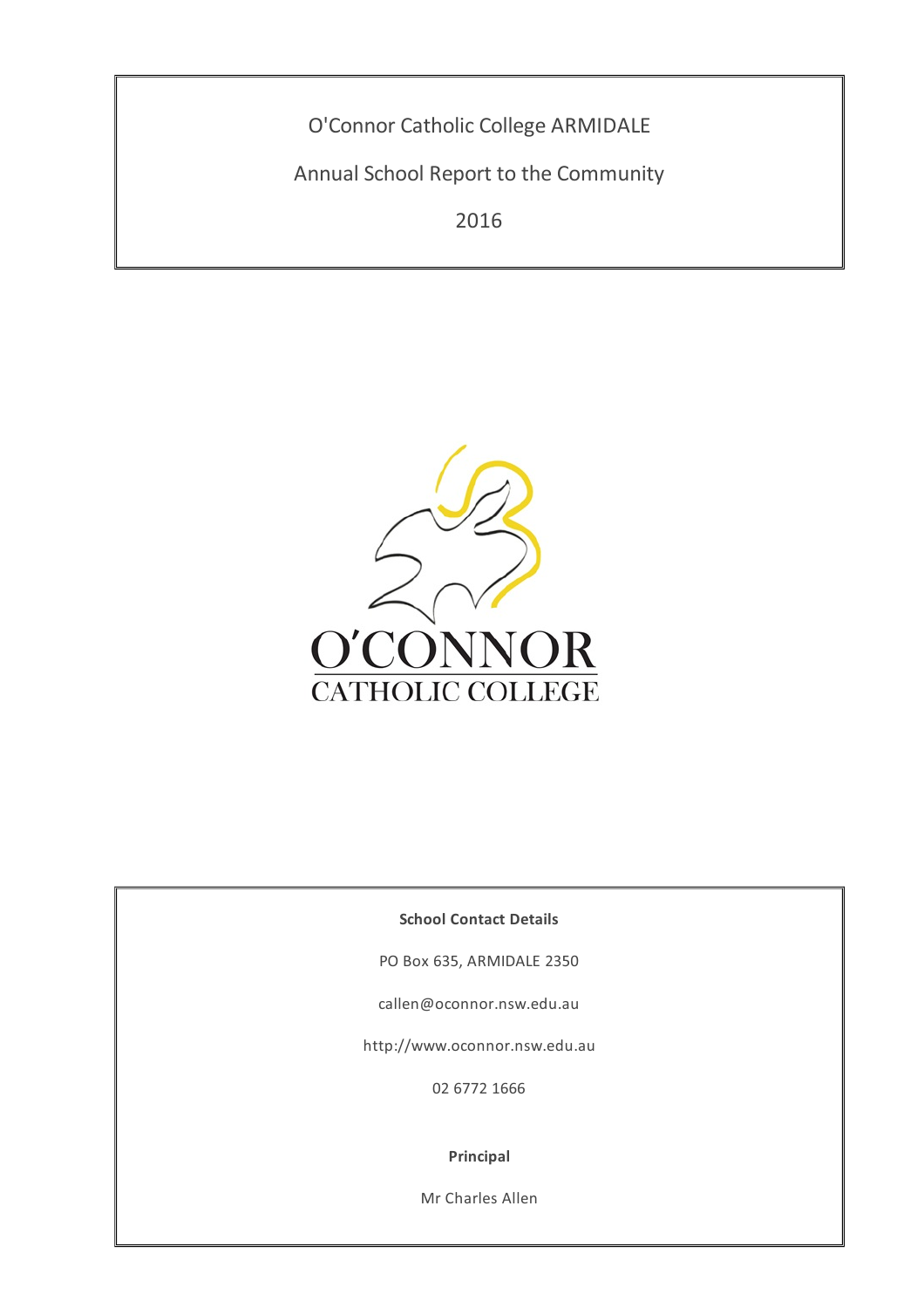O'Connor Catholic College is registered by the Board of Studies, Teaching and Educational Standards NSW. The Catholic Schools Office, Armidale the 'approved authority' for the Registration System formed under Section 39 of the Education Act 1990 (NSW).

The *Annual School Report to the Community* provides parents and the wider College community with fair, reliable and objective information about College performance measures and policies, as determined by the Minister for Education. The *Report* also outlines information about initiatives and developments of major interest and importance during the year and the achievements arising from the implementation of the College's Annual Improvement Plan.

The *Report* demonstrates accountability to regulatory bodies, the College community and the Catholic Schools Office, Armidale. This *Report* has been approved by the Catholic Schools Office, Armidale in consultation with the Regional Consultant who monitors that the College has appropriate processes in place to ensure compliance with all Board of Studies, Teaching and Educational Standards, NSW requirements for Registration and Accreditation.

This *Report* complements and is supplementary to College newsletters and other regular communications. Further information about the College may be obtained by contacting the College or by visiting the College's website.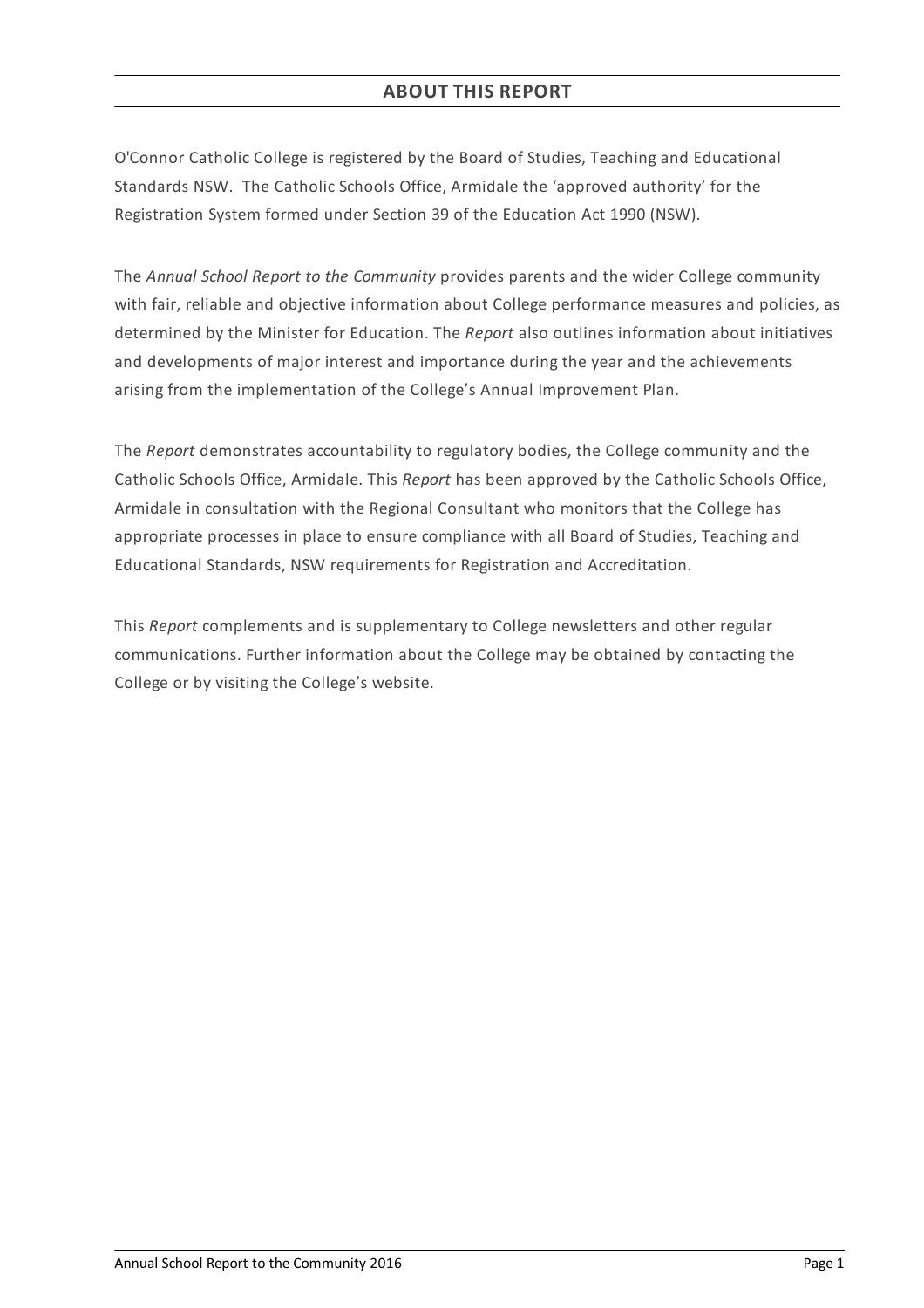## **Principal's Message**

At O'Connor our goal is to deliver the best that Catholic Education has to offer for each and every student. This helps us to build a community faithful to the teachings of the Gospels and attentive to needs of students living in a dynamic and complex world.

We are conscious of the need to provide a diverse range of opportunities in both curriculum and extra activities. In 2016 we made the decision to introduce Engineering Studies to the Year 11 and 12 curriculum. This provides the best option for extending our very successful STEM program of our Year 9 & 10 curriculum.

With enrolments continuing to increase, from 356 in 2008 to 520 in 2017, the corresponding increase in teaching staff has added an extra dimension to the experience and vitality of the teaching staff.

Through support of the Catholic Schools Office of Armidale we have introduced a full-time Leader of Pedagogy Coordinator in 2017 to assist Key Learning Area Coordinators as teachers introduce the Australian Institute for Teaching and School Leadership (AITSL) standards into their teaching programs.

### **Parent Body Message**

The work of the college board is often hidden and behind the scenes of the school running, as it is contained in the new name for the body "O'Connor Catholic College School Advisory Council". Advise is our role, this year has included the overseeing of the reduction in expenditure in the school budget, particularly in the area of water usage, due to the re-sinking of the school bore. We are now working towards sustainability of our own water usage without the need to purchase water for grounds maintenance.

The board also offered advice in the recruitment of our new principal, the formulation of the school master plan and the property risk strategy report. The board has approved the employment of specialist teachers to assist in the raising of the literacy and numeracy levels of our students, through the use of contemporary and collaborative teaching methods. These teaching methods will allow all of our students to be able to live up to the 2016 Year 12 motto of "Today is Ours".

The board looks forward to working with the new principal in 2017 to make O'Connor Catholic College a place focused on learning; founded on faith.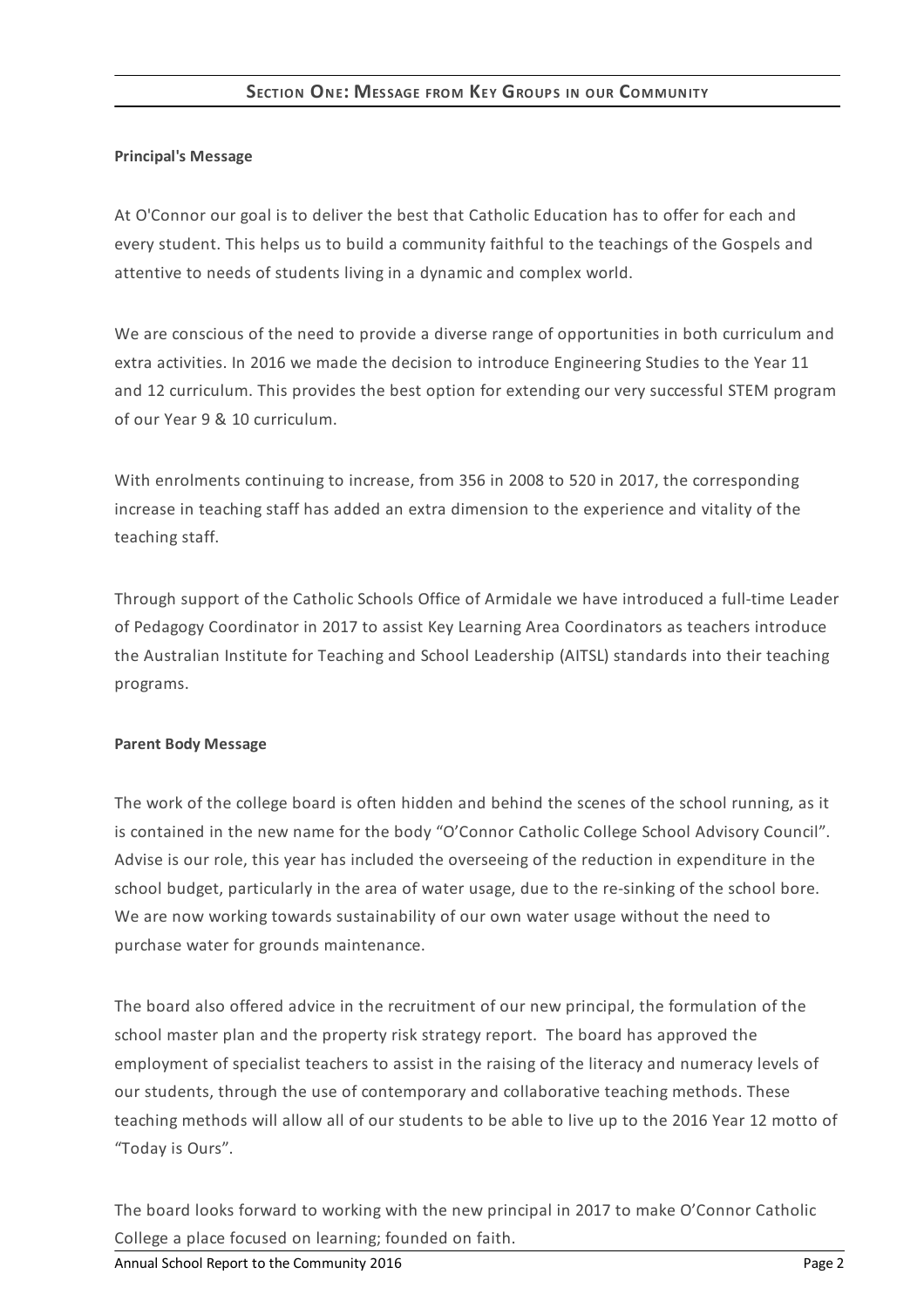### **Student Body Message**

2016 was an amazing year. It began with, was filled with and ended with mass enthusiasm and school spirit from the entire O'Connor community. To be at the head of the student body in a leadership position, both as Year 12 and leadership team, was an honour and privilege.

Our chosen motto of "Today is Ours", represented the opportunities given to us and the notion that to live life to the fullest it is our responsibility to seize each day for our own. Additionally, it recognised the strength of the O'Connor community and its importance in the life of every student, teacher and staff member.

Throughout the school year, we believe that the greatest achievement of the class of 2016 was their continuing efforts to be role models and represent the College to the best of their ability. We hope this effort and dedication to O'Connor reverberated throughout the College and encouraged the entire school to say "Today is Ours".

To have been a part of and watch the growth of O'Connor throughout 2016 was a privilege, and we wish all the best to every person, student, staff and associate, the best for the future.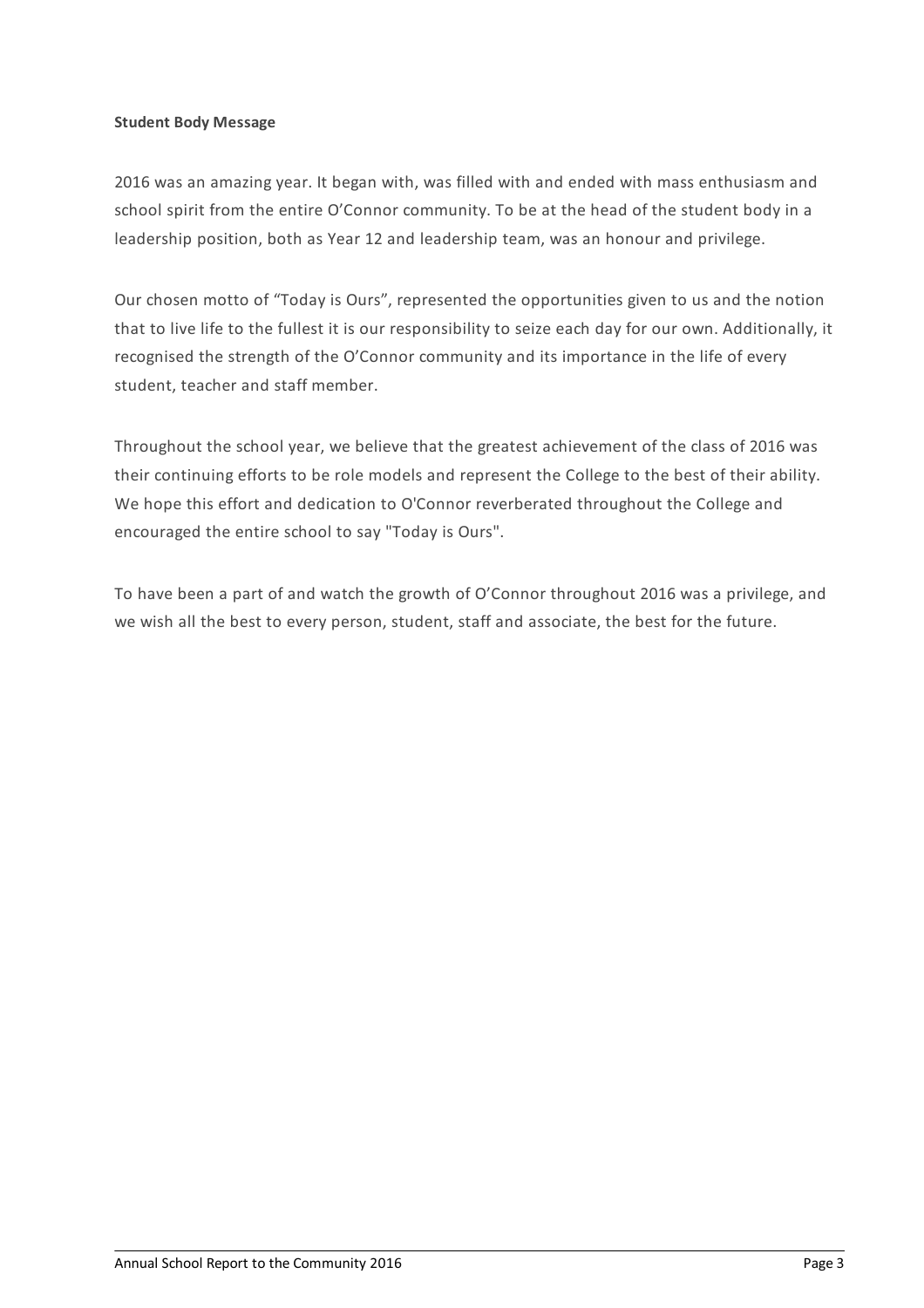O'Connor Catholic College is a Catholic systemic Co-educational College located in ARMIDALE.

The College shares with other Catholic schools from 4 feeder parishes including Armidale, Uralla, Guyra and Walcha.

The vast majority of students come from European cultures and backgrounds. The largest other group is our aboriginal students who make up approximately 8% to 10% of the student population.

Special College events include:

- 1. The Musical "Annie";
- 2. Founder's Day;

3. A large variety of sporting events. Students have the opportunity to progress through to State and National representation;

4. Woodwind and String ensembles;

5. Opportunity for students in Dance. Elective curriculum options (9 to 12) as well as co-curricula;

6. Competitions in a range of areas including ICT, Mathematics, and Writing;

7. NAIDOC celebrations and;

8. Fundraising events for Caritas and Catholic Missions Australia.

While the College was established with the amalgamation of the Ursuline Convent and the De La Salle College, the College is more able to take part in formation opportunities through the support of the De La Salle organisations.

The College has excellent teaching and learning resources and ICT is integrated into a 21st century pedagogy. Teachers and students are passionate about our College and are proud of our 40 year history.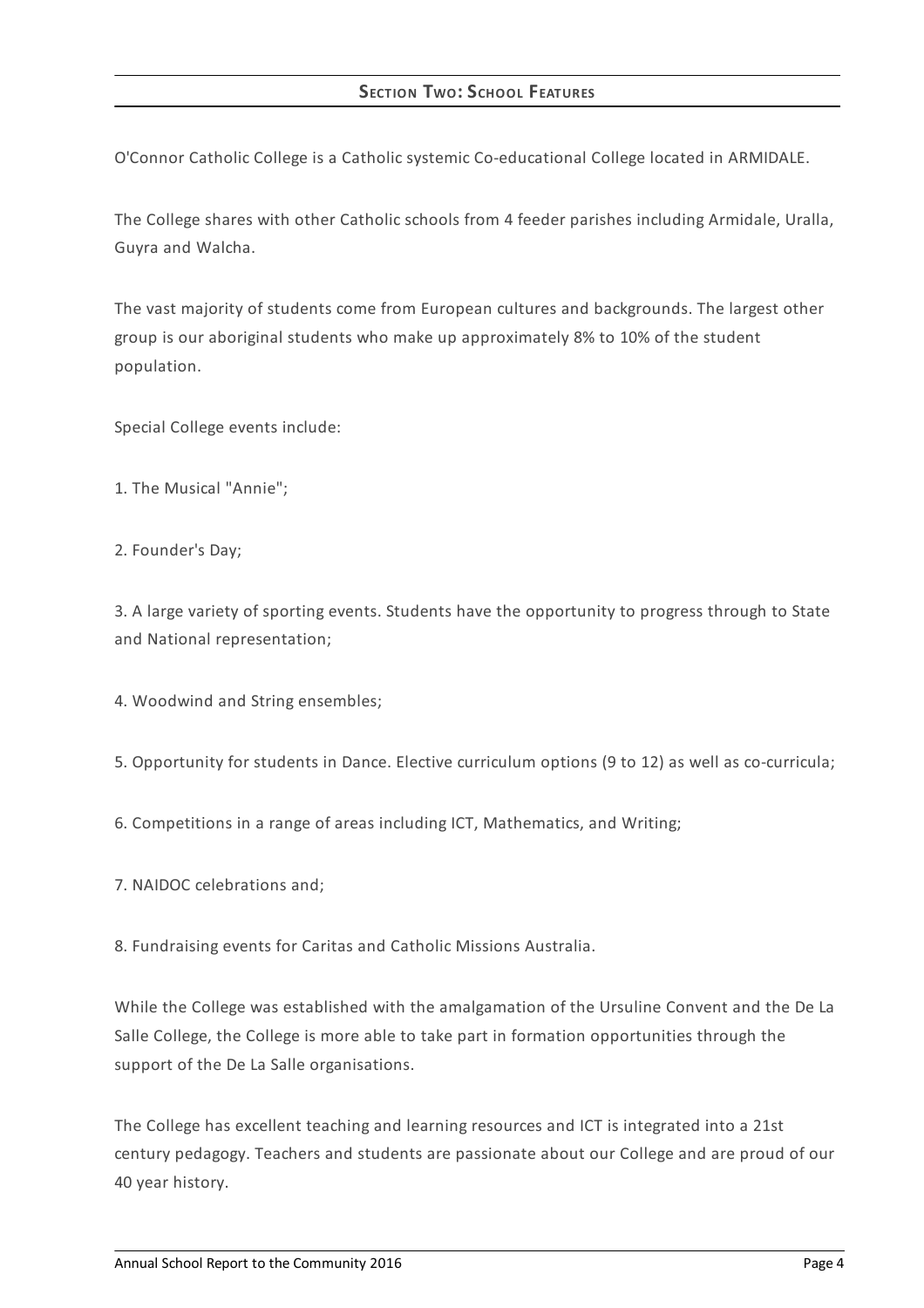The College works closely with the Catholic primary schools in the diocese with combined Masses, end of year celebrations, an extensive transition program for students entering high school and a combined Creative and Performing Concert in term 3 every second year. In 2016 this took the form of our first musical for eighteen years, "Annie"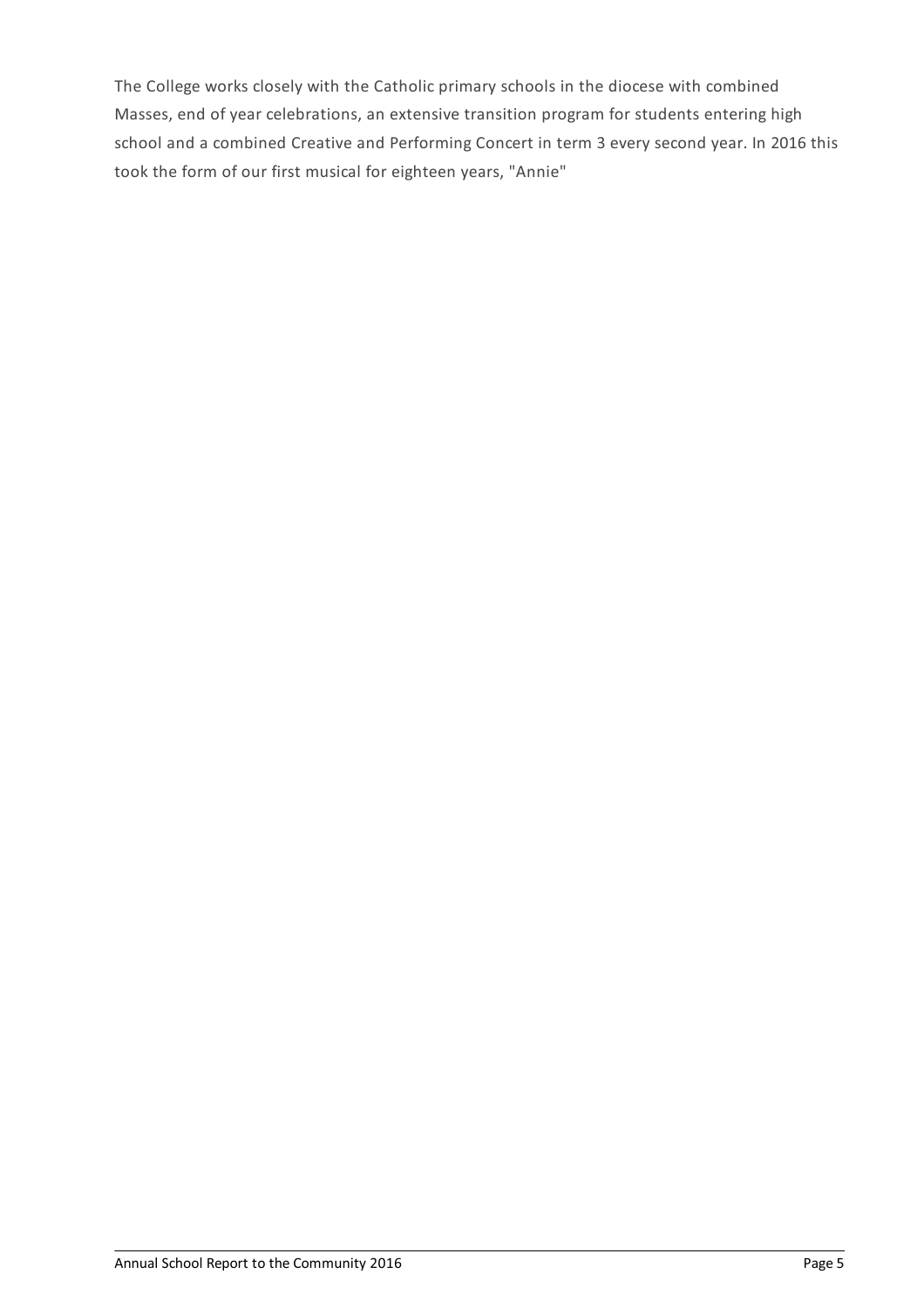# **SECTION THREE:STUDENT PROFILE**

### **Student Enrolment**

The College caters for students in Year 7 to Year 12. Students attending this College come from a variety of backgrounds. The following information describes the student profile for 2016:

| <b>Girls</b> | <b>Boys</b> | LBOTE*               | <b>Total Students</b> |
|--------------|-------------|----------------------|-----------------------|
| 261          | つつに<br>د∠∠  | 1 <sup>2</sup><br>∸∸ | 486                   |

\* Language Background Other than English

### **Student Retention**

Of the students who completed Year 10 in 2014, 70% completed Year 12 in 2016.

### **Enrolment Policy**

The Diocese of Armidale adheres to the policy as endorsed by the Bishops Commission for Catholic Schools 'Enrolment of Students in the Catholic Systemic Schools of the Diocese of Armidale'*[.](http://www.ceosyd.catholic.edu.au/About/Pages/pol-pos-papers.aspx)* The Catholic Schools Office Armidale monitors the implementation of this policy. The policy has been developed in the context of government and system requirements. Children from families who are prepared to support the ethos and values of the Catholic Church may be considered eligible for enrolment. A pastoral approach is adopted for parents experiencing genuine difficulty with the payment of fees.

This school does not have any enrolment policies or support documents in addition to the Bishop's Commission for Catholic Schools 'Enrolment Policy' for schools in the Diocese of Armidale. This policy is available on the Armidale Catholic Schools Office website at;

http://www.arm.catholic.edu.au

#### **Student Attendance Rates**

The average student attendance rate for 2016 was 86.83%. Attendance rates disaggregated by Year group are shown in the following table.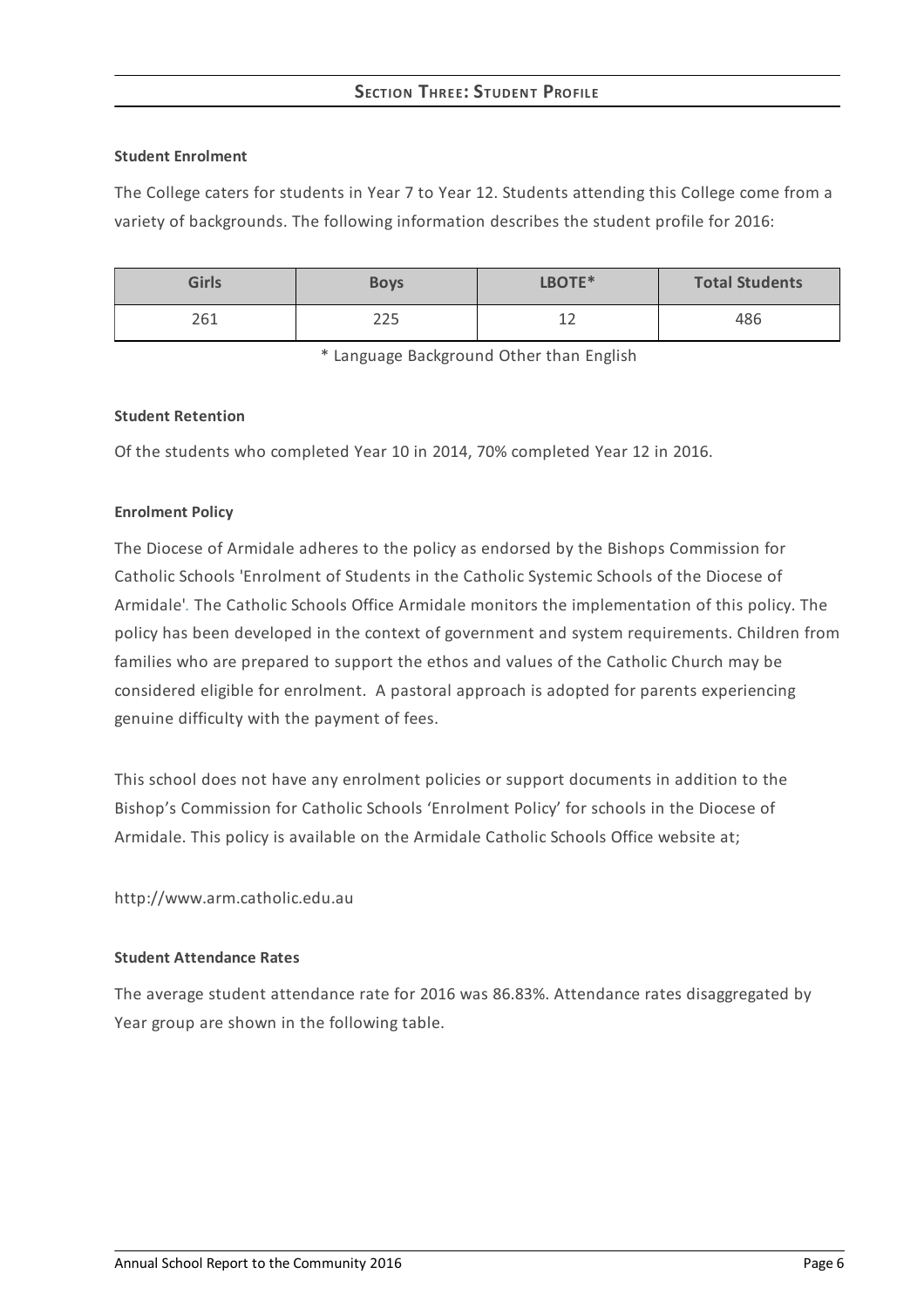| <b>Attendance rates by Year group</b> |        |  |  |  |
|---------------------------------------|--------|--|--|--|
| Year 7                                | 91.00% |  |  |  |
| Year 8                                | 90.00% |  |  |  |
| Year 9                                | 88.00% |  |  |  |
| Year 10                               | 88.00% |  |  |  |
| Year 11                               | 87.00% |  |  |  |
| Year 12                               | 77.00% |  |  |  |

### **Managing Student Non-Attendance**

Regular attendance at school is essential if students are to maximise their potential. The College, in partnership with parents, is responsible for promoting the regular attendance of students. While parents are legally responsible for the regular attendance of their children, College staff, as part of their duty of care, monitor part or whole day absences.

College staff, under the Principal's leadership, support the regular attendance of students by:

- providing a caring teaching and learning environment which fosters students' sense of wellbeing and belonging to the College community;
- maintaining accurate records of student attendance;
- recognising and rewarding excellent and improved student attendance;
- implementing programs and practices to address attendance issues when they arise.

The Principal is responsible for supporting the regular attendance of students by ensuring that:

- parents and students are regularly informed of attendance requirements and the consequences of unsatisfactory attendance;
- all cases of unsatisfactory attendance and part or full day absences from school are investigated promptly and that appropriate intervention strategies are implemented;
- the Director of Catholic Schools or designated Catholic Schools Office Armidale officer is provided with regular information about students for whom chronic non-attendance is an issue and for whom College strategies have failed to restore regular attendance.

#### **Senior Secondary Outcomes**

The table below sets out the percentages of students undertaking vocational training in their senior years as well as those attaining the award of Higher School Certificate (or equivalent vocational education and training qualifications).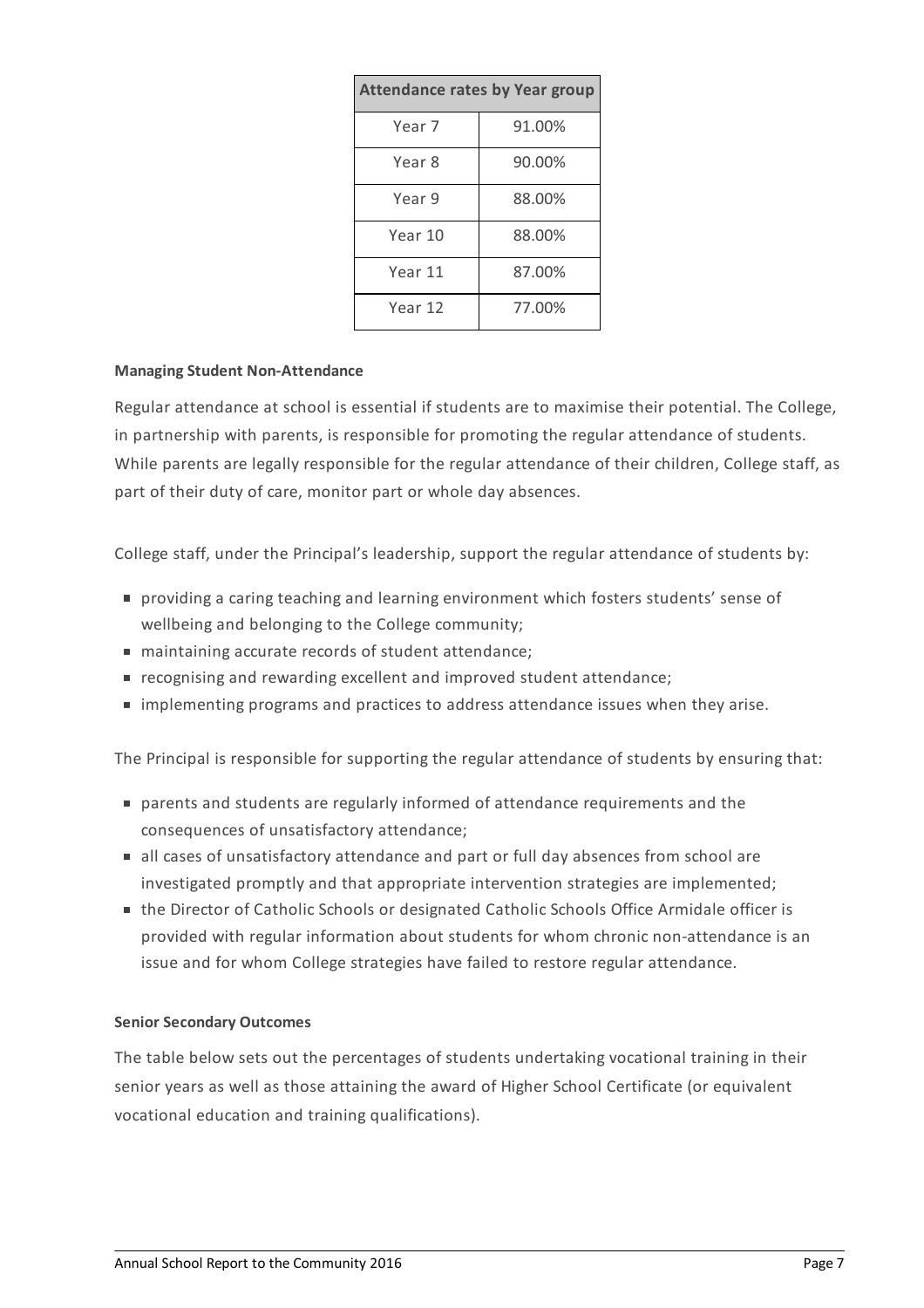| Senior Secondary Outcomes. Year 12 2013                                                                                          |      |  |  |
|----------------------------------------------------------------------------------------------------------------------------------|------|--|--|
| % of students undertaking vocational training or training in a trade<br>during the senior years of schooling.                    | 10%  |  |  |
| % of students attaining the award of Higher School Certificate or<br>equivalent vocational education and training qualification. | 100% |  |  |

# **Student Post School Destinations**

Each year the College collects destination data relating to the Year 12 student cohort. The table below sets out the percentages of students for the various categories.

| <b>Destination Data</b>                  | <b>University</b> | TAFE / Other<br><i>institutions</i> | <b>Workforce entry</b> | <b>Destination not</b><br>reported |
|------------------------------------------|-------------------|-------------------------------------|------------------------|------------------------------------|
| Year 12, 2016<br><b>Graduating Class</b> | 65%               | 10%                                 | 10%                    | 15%                                |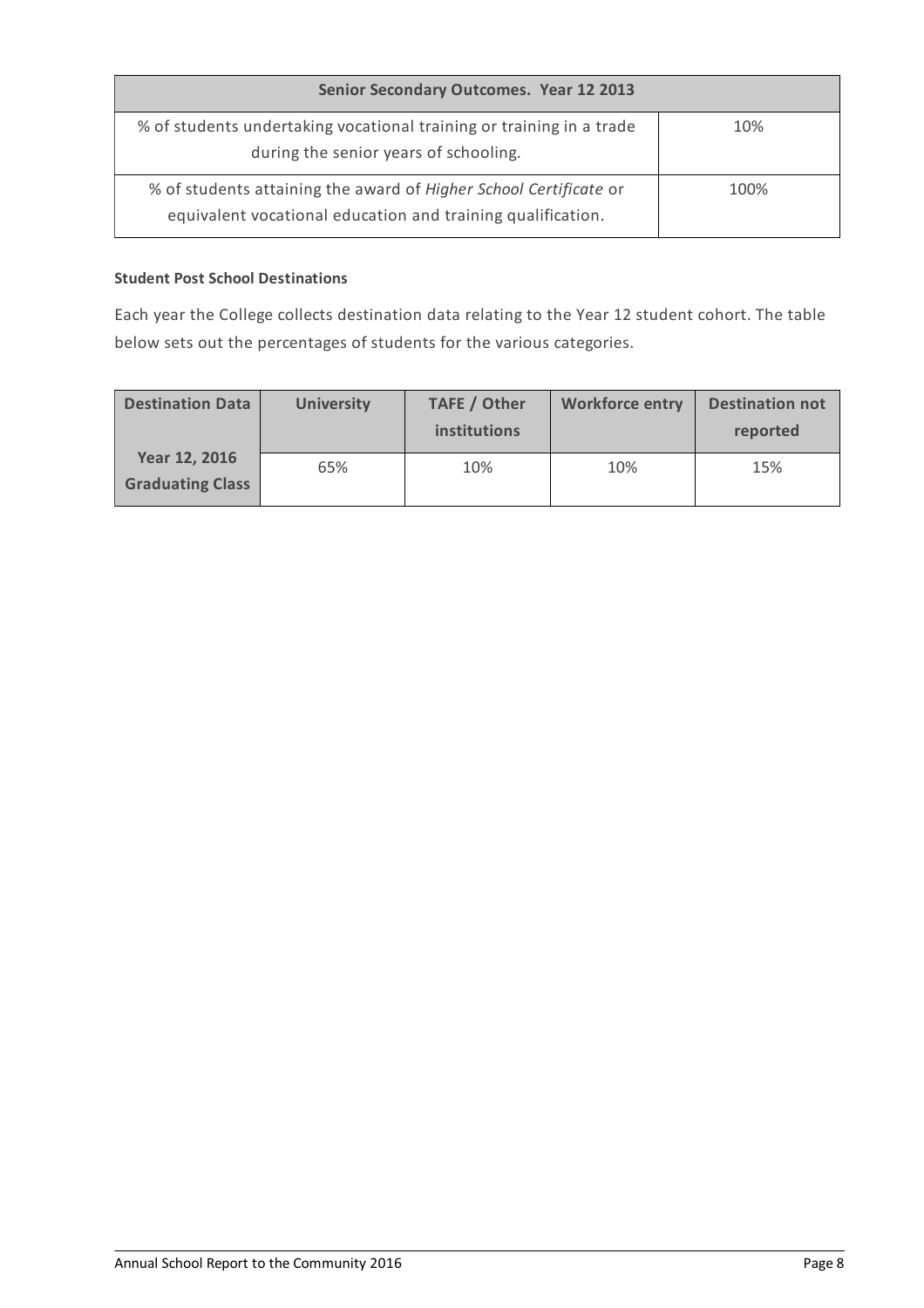| <b>Total Teaching Staff*</b> | <b>Total Non-Teaching Staff</b> | <b>Combined Total</b> |
|------------------------------|---------------------------------|-----------------------|
| 44                           | 19                              | 63                    |

The following information describes the staffing profile for 2016:

\* This number includes 38 full-time teachers and 6 part-time teachers.

Percentage of staff who are Indigenous 4%

### **Professional Learning**

The ongoing professional development of each staff member is highly valued. Professional learning can take many forms including whole school staff days, subject specific in services, meetings and conferences and a range of professional learning programs provided by the Catholic Schools Office Armidale. The College takes responsibility for planning, implementing, evaluating and tracking of its staff professional learning and individual staff members take responsibility for their ongoing professional development. All teachers have been involved in professional learning opportunities during the year related to improving student outcomes.

The College held the equivalent of five staff developments days this year with areas of focus as follows:

|        | <b>Term 1</b> Staff Preparation Day                                        |
|--------|----------------------------------------------------------------------------|
|        | <b>Term 2</b> RE Day run by Bishop of Diocese - A presentation on "Growth" |
|        | <b>Term 3</b> Google Apps Day                                              |
| Term 4 | School Annual Improvement Plan and Strategic Directions                    |

#### **Teacher Standards**

The following table sets out the number of teachers who fall into each of the categories determined by the Board of Studies, Teaching and Educational Standards, NSW: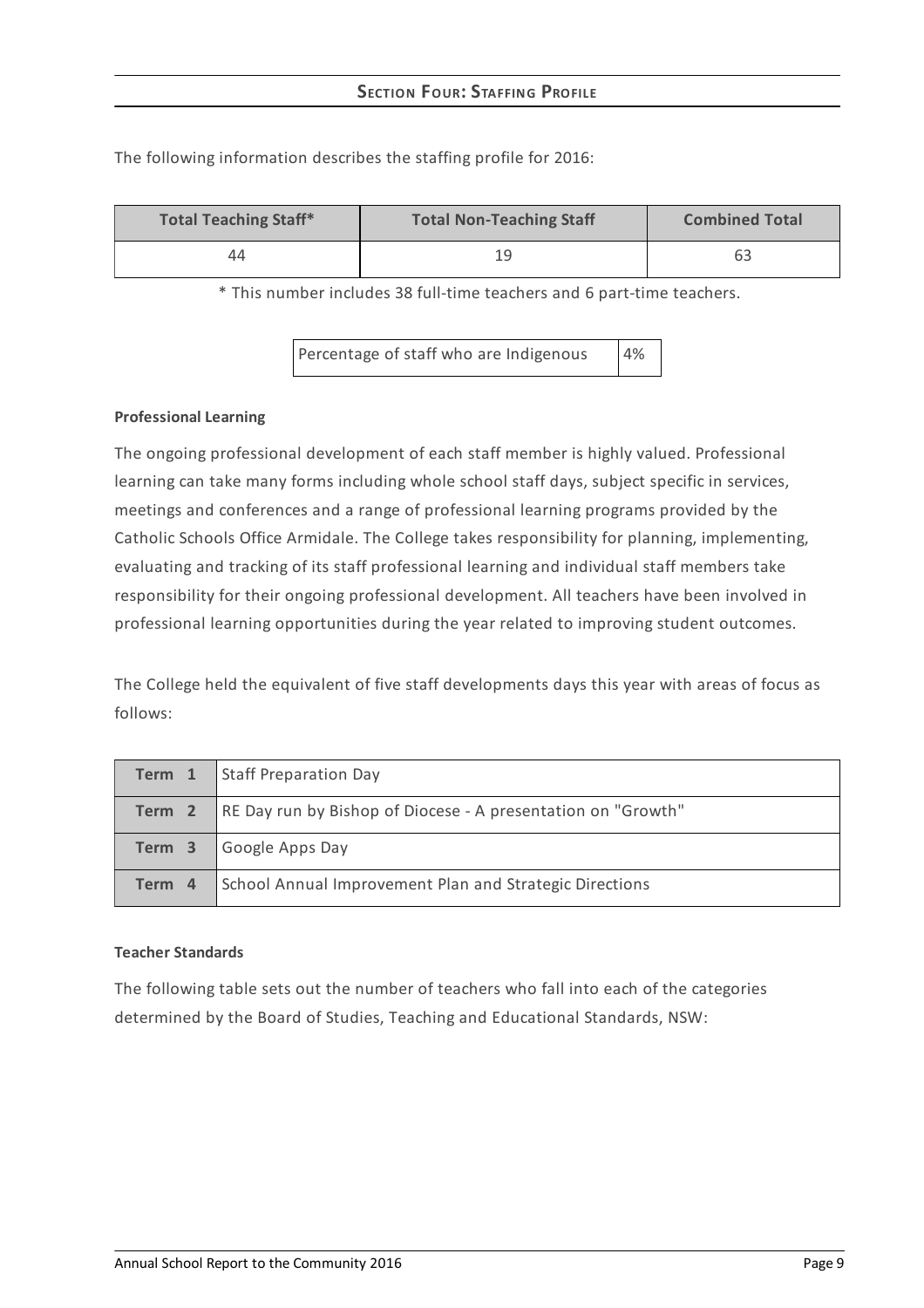| <b>Teacher Qualifications</b>                                                                                                                   |    |  |  |
|-------------------------------------------------------------------------------------------------------------------------------------------------|----|--|--|
| 1 Those having formal qualifications from a recognised higher education<br>institution or equivalent.                                           | 47 |  |  |
| 2 Those having graduate qualifications but not a formal teaching qualification<br>from a recognised higher education institution or equivalent. |    |  |  |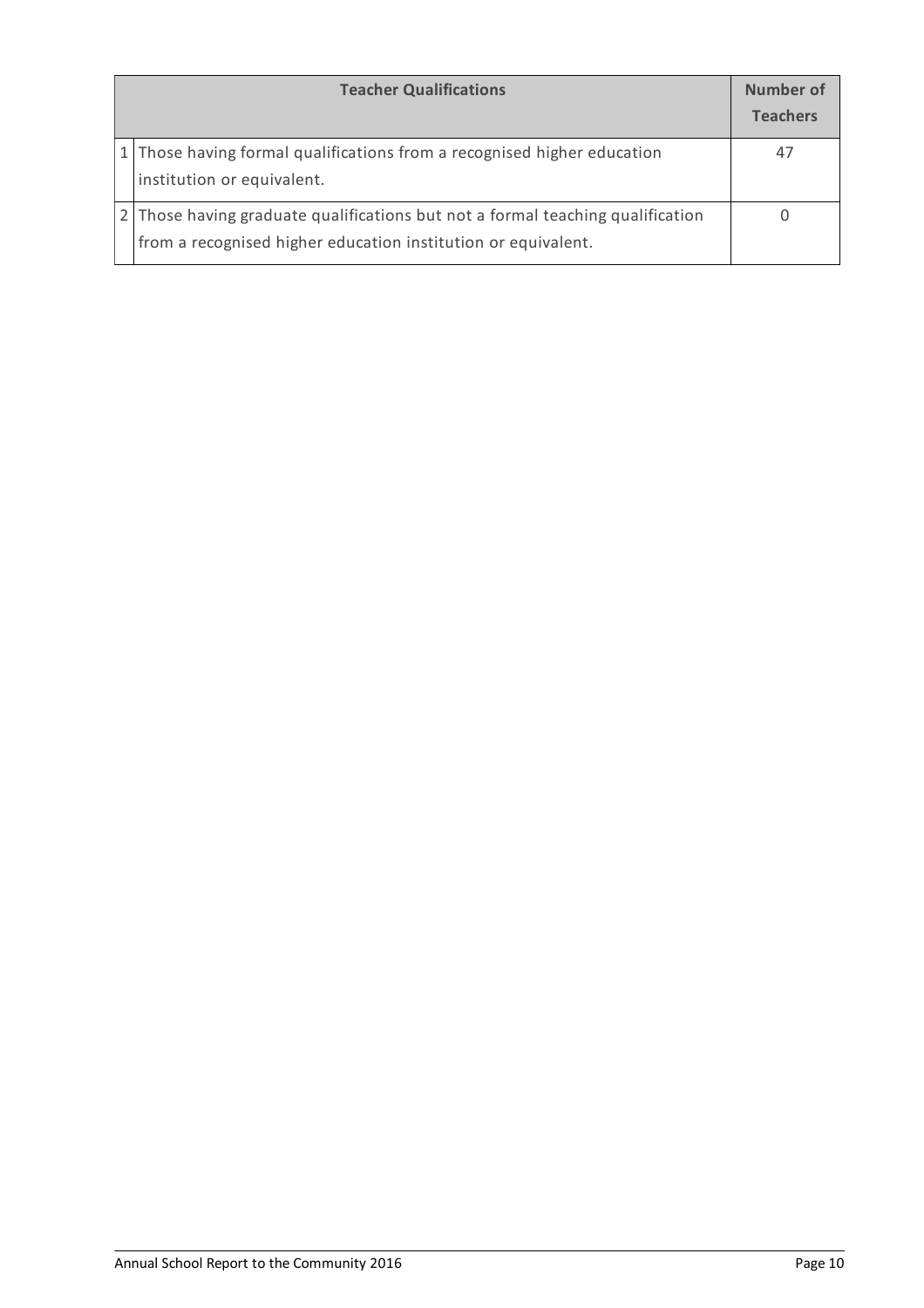O'Connor Catholic College follows the Armidale Diocesan Religious Education Curriculum and uses the student text *To Know, Worship and Love,* as authorised by the Bishop of Armidale, Michael Kennedy.

# *Liturgical Life.*

A weekly parish Mass is held in the College chapel. Students attend Mass as a year group at least once a term and as a whole school at least once a term. The Start of the School Year, and the Feast of Assumption Masses are held at the Cathedral where the whole school attends. Ash Wednesday Mass is held for the whole School except Year 10 Students who represented the College at the parish mass at the Cathedral. Year 7 attend Mass, celebrated by the Bishop, at the Cathedral for Catholic Schools Week. All students have the opportunity for reconciliation before Easter and Christmas. Prayer services for School Captains, Easter, ANZAC Day, Founders Day, St Vincent de Paul Winter Appeal have become traditional ceremonies.

### *Staff and Student Faith formation*

Apart from prayer and faith formation embedded in the curriculum, students in each year group attend a reflection day(s) once a year. Prayer is an integral part of morning pastoral and is systematic in terms as being printed on the morning messages. Students may also attend Wednesday morning prayer before school in the chapel. There is also a Catholic youth group that meets after school on Friday's. Staff participate in prayer before meetings, attend a Staff Religious Education day (Core Catholic Values and Principles) and have the opportunity to attend Diocesan run retreat days. There is also a staff Lenten group and a weekly prayer group that meets in the chapel on Wednesdays.

### *Social Justice*

Social Justice forms an integral part of the curriculum, with each year addressing some aspect of social justice at some stage. The year 8 program involves community service within Armidale. The senior retreat focusses on the plight of the poor and marginalised. Voluntary social justice groups such as St Vincent de Paul and Zonta are active at O'Connor organising the Vinnies Winter and Christmas appeal. O'Connor participates in the Caritas, Project Compassion each year. The "Paupers Banquet' is the major fund raiser for this. Students visit the elderly at Autumn Lodge on Fridays and cater for The Armidale Stroke Recovery Group once a term.

#### *Parish Links.*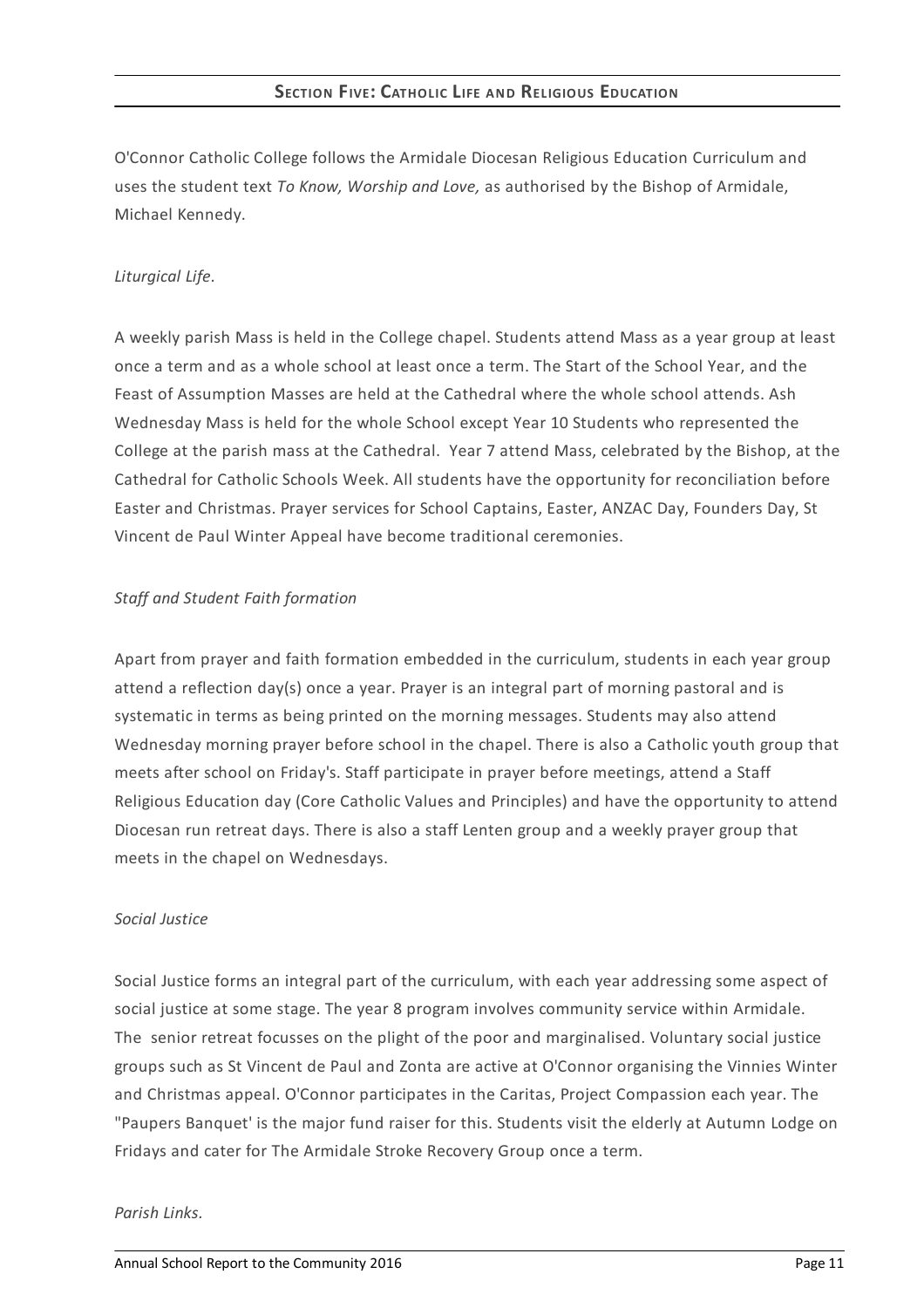O'Connor hosts a parish Mass on a weekly basis where year groups attend. Father Francis was a regular visitor to the school in 2016. Students from O'Connor act as readers, servers and help with the music at Parish Mass. Efforts were made to start a youth Mass at 5.30pm. This was successful and plans have been drawn up to build upon this for 2017. There are four regular family Masses at 10.00am the Cathedral where families from O'Connor are encouraged to attend and stay for morning tea. Principal Charlie Allen serves on the Parish Council.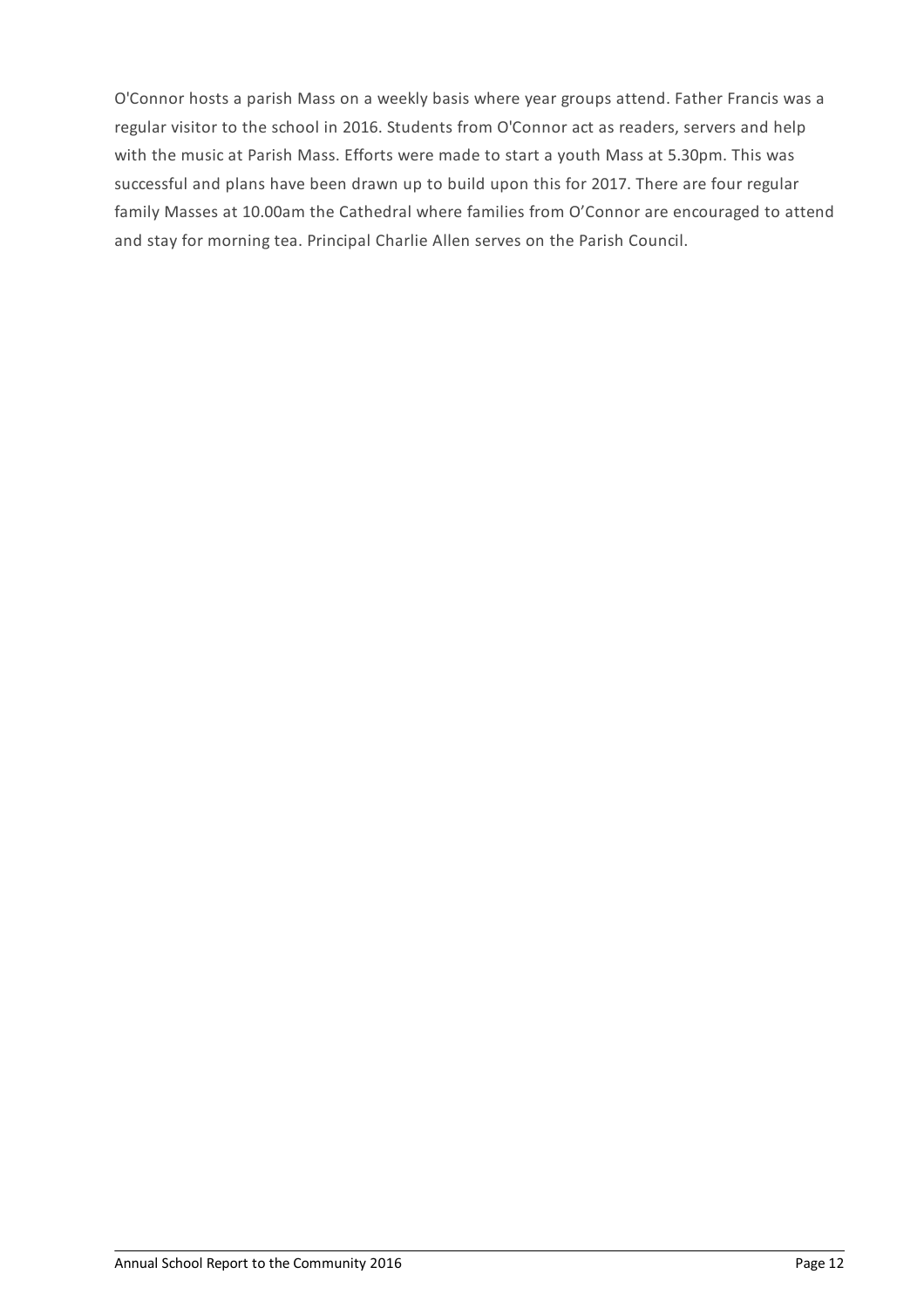# **SECTION SIX: CURRICULUM**

The College follows the Board of Studies, Teaching and Educational Standards, NSW syllabus for each course offered as required for Registration and Accreditation under the Education Act 1990 (NSW) and implements the curriculum requirements of the Catholic Schools Office, Armidale.

O'Connor Catholic College offers a broad curriculum seeking to develop the talents of all students. The curriculum follows the mandated coursed determined by the NSW Education Standards Authority (NESA) as well as providing flexibility through a range of elective subjects. In keeping with the fundamental existence of the College, Religious Education is compulsory in all Years.

The College is accredited by the NESA to issue the ROSA (Record of Student Achievement) and the HSC (HIgher School Certificate).

As well as providing a diverse range of subjects for students to study, the College also caters for the needs of individual students through a specialised Student Support department that incorporates enrichment and tutoring for any student who may need additional support for their learning.

Years 7 & 8-Stage 4. Students study the mandatory NESA courses: English, Mathematics, Science, History, Geography, Technology, Visual Arts, Music and PDHPE. In Year 7 students study Indonesian as the mandatory language and Religious Education is studied in each year.

Year 9 & 10-Stage 5. In addition to the mandatory courses of English, Mathematics, Science, History, Geography and PDHPE, Students may choose two elective courses to study for the two years. Courses commonly offered are: Commerce, Design and Technology, Food Technology, Visual Arts, Music, Dance, Agriculture, Textiles and Physical Activity, Sports Studies and iSTEM.

Years 11 & 12-Stage 6. Students prepare for the Higher School Certificate in these two years. A wide range of courses are offered, including: English to Extension 2, Mathematics to Extension 2, Physics, Chemistry, Biology, Senior Science, Modern History, Ancient History, Business Studies, Legal Studies, Studies of Religion, Catholic Studies, PDHPE, Community and Family Studies, Visual Arts, Music, Dance, Design & Technology, and Textiles. Exactly which course runs in a given year is dependent on the number of students electing each course. We also run an extensive VET program that includes the opportunity for students to gain a Level 2 Certificate in Business Services, Hospitality, Construction and Primary Industries.

If a student in Stage 5 or 6 has a strong desire to study a course that is not running at O'Connor, the course may be undertaken by Distance Education. Extra costs are involved in this. Many Annual School Report to the Community 2016 **Page 13** Annual School Report to the Community 2016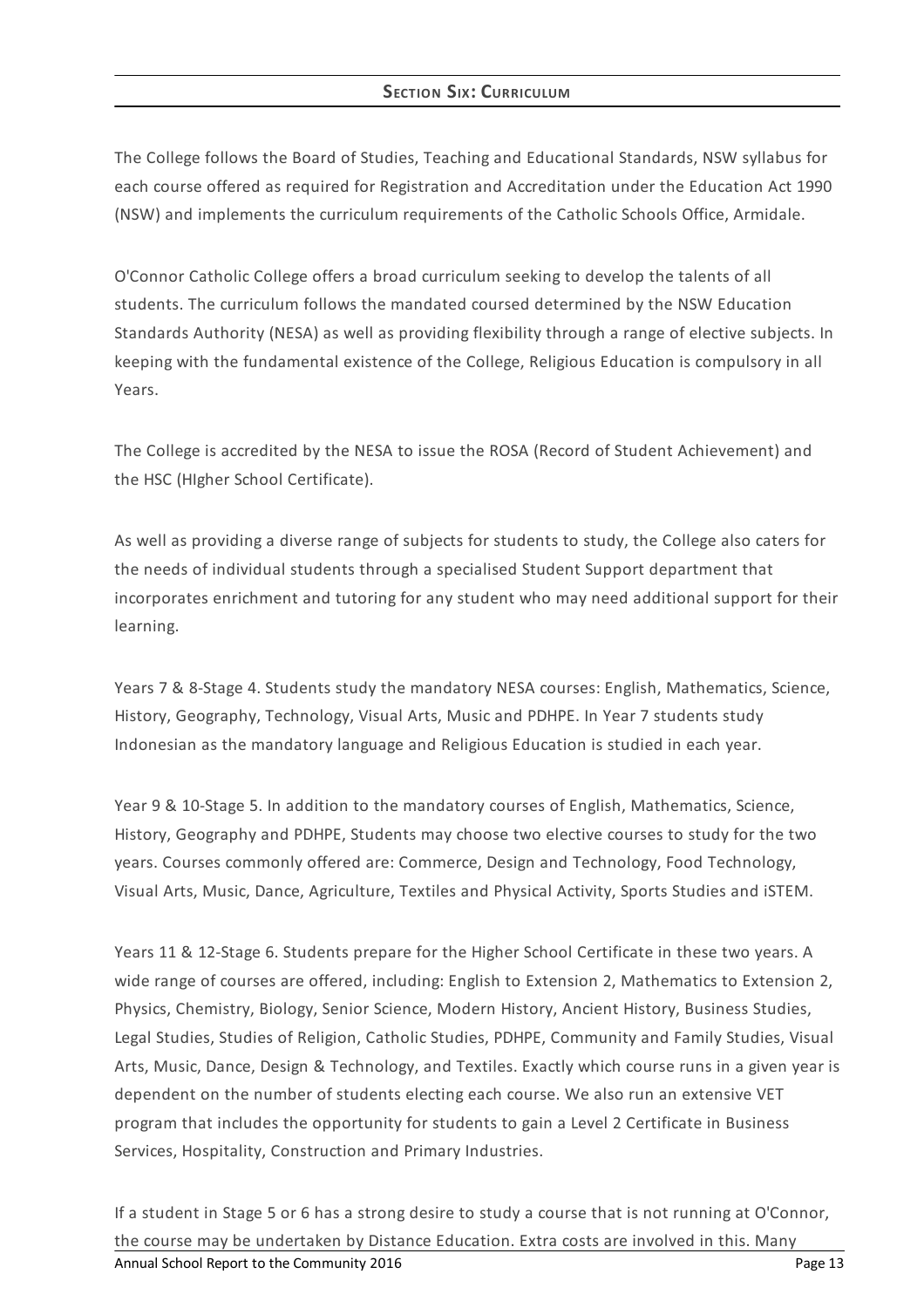students are electing to do TAFE courses whilst studying for their HSC.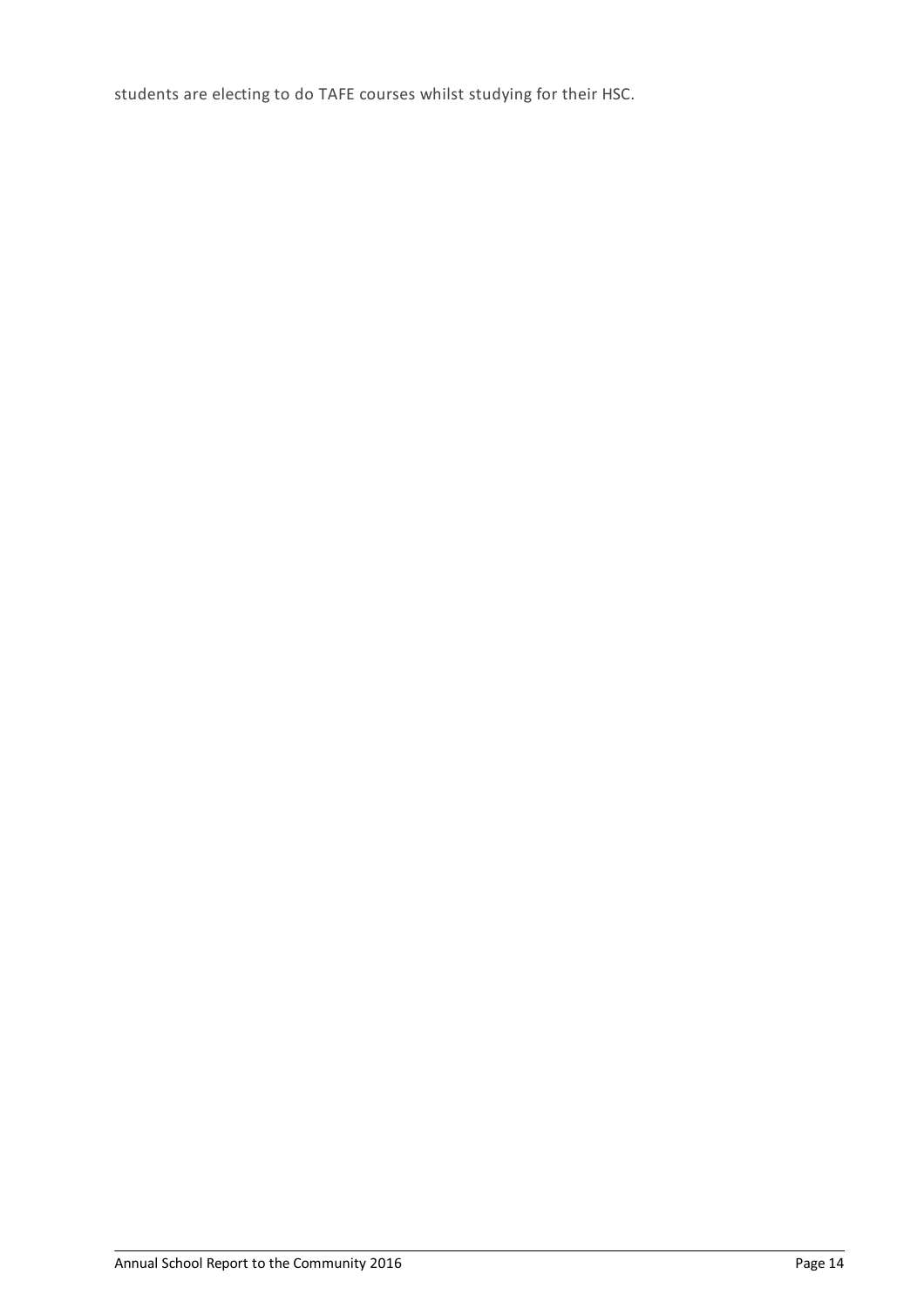# **SECTION SEVEN:STUDENT PERFORMANCE IN STATE-WIDE TESTS AND EXAMINATIONS**

The National Assessment Program – Literacy and Numeracy (NAPLAN) is an annual assessment for students in Years 3, 5, 7 and 9. NAPLAN assessment results provide valuable information about student achievements in literacy and numeracy. An analysis of these results assists College planning and is used to support teaching and learning programs.

The tables below show the percentages of students who achieved particular skill bands in numeracy and the aspects of literacy. The College results shown are compared to students nationally. Literacy is reported in four content strands (aspects): Reading, Writing, Spelling, Grammar and Punctuation. Numeracy is reported as a single content strand.

| <b>NAPLAN RESULTS 2016</b> |                 | % of students in the | top 2 bands      | % of students in the<br>bottom 2 bands |                  |
|----------------------------|-----------------|----------------------|------------------|----------------------------------------|------------------|
|                            |                 | <b>School</b>        | <b>Australia</b> | <b>School</b>                          | <b>Australia</b> |
|                            | <b>Reading</b>  | 28.80%               | 26.20%           | 16.30%                                 | 17.20%           |
|                            | <b>Writing</b>  | 12.40%               | 15.50%           | 22.20%                                 | 26.90%           |
| Year<br>7                  | <b>Spelling</b> | 23.40%               | 28.20%           | 14.80%                                 | 17.50%           |
|                            | Grammar         | 25.90%               | 27.60%           | 14.80%                                 | 19.80%           |
|                            | <b>Numeracy</b> | 22.80%               | 30.30%           | 10.10%                                 | 15.10%           |

| <b>NAPLAN RESULTS 2016</b> |                 | % of students in the<br>top 2 bands |                  | % of students in the<br>bottom 2 bands |                  |
|----------------------------|-----------------|-------------------------------------|------------------|----------------------------------------|------------------|
|                            |                 | <b>School</b>                       | <b>Australia</b> | <b>School</b>                          | <b>Australia</b> |
|                            | <b>Reading</b>  | 18.20%                              | 20.60%           | 14.70%                                 | 21.40%           |
| Year<br>9                  | <b>Writing</b>  | 12.10%                              | 12.30%           | 41.20%                                 | 37.30%           |
|                            | <b>Spelling</b> | 21.20%                              | 21.80%           | 14.20%                                 | 22.80%           |
|                            | Grammar         | 13.30%                              | 16.20%           | 18.90%                                 | 27.10%           |
|                            | <b>Numeracy</b> | 22.50%<br>18.10%                    |                  | 19.30%                                 | 17.50%           |

### **Higher School Certificate**

The results of the College's Higher School Certificate (HSC) candidature are reported for particular subjects. The table provided shows the percentage of students who achieved in the top two bands and shows comparison with results from previous years.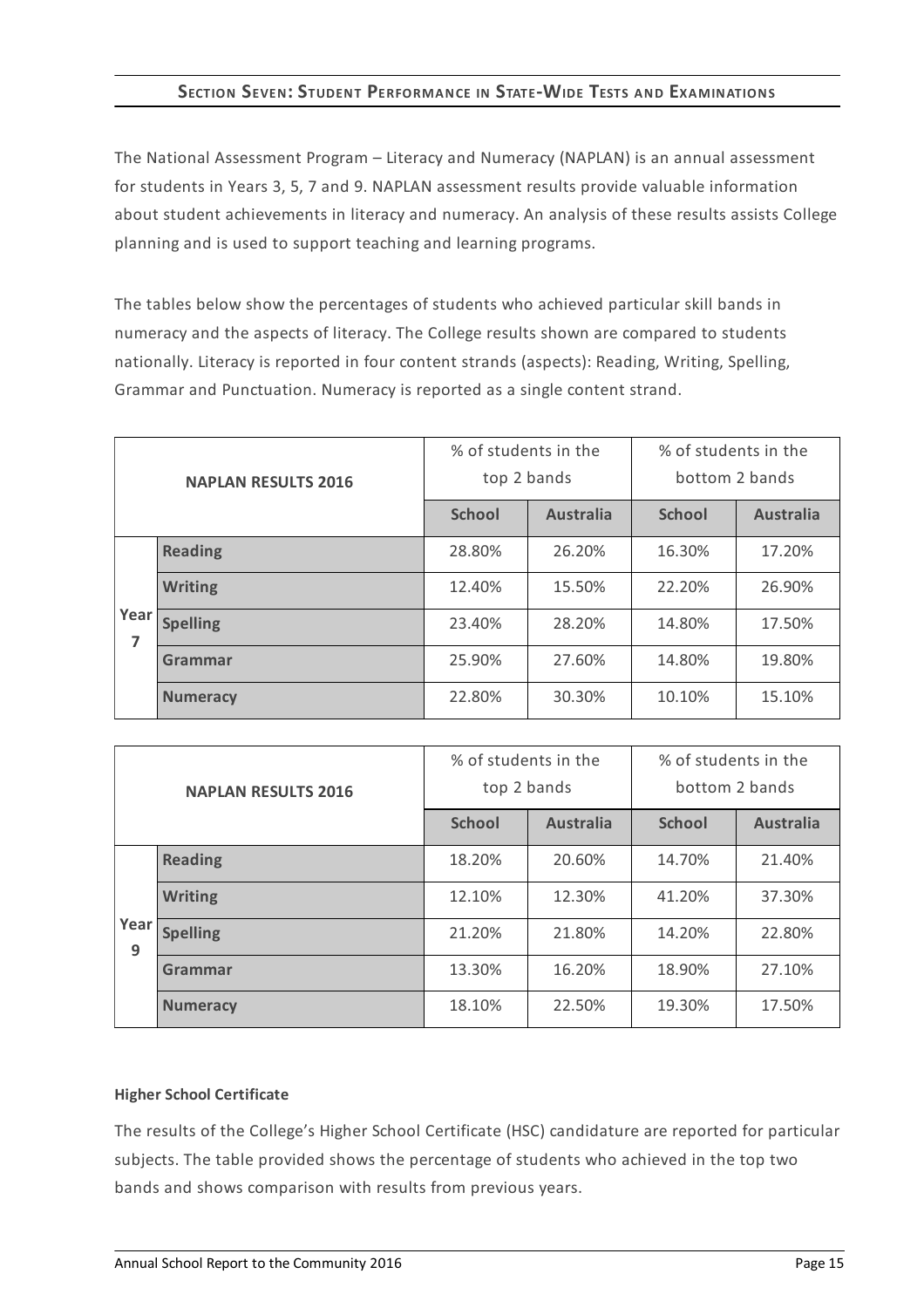|                                            | Percentage of students in top 2 bands (Bands 5 and 6) |              |               |              |               |              |  |
|--------------------------------------------|-------------------------------------------------------|--------------|---------------|--------------|---------------|--------------|--|
| <b>Higher School</b><br><b>Certificate</b> | 2014                                                  |              | 2015          |              | 2016          |              |  |
|                                            | <b>School</b>                                         | <b>State</b> | <b>School</b> | <b>State</b> | <b>School</b> | <b>State</b> |  |
| Studies of Religion 1                      | 11%                                                   | 49%          | 22%           | 51%          | 62%           | 50%          |  |
| <b>English Standard</b>                    | 0%                                                    | 8%           | 0%            | 8%           | 4%            | 13%          |  |
| <b>English Advanced</b>                    | 17%                                                   | 60%          | 14%           | 57%          | 50%           | 62%          |  |
| <b>Mathematics</b>                         | 30%                                                   | 54%          | 25%           | 33%          | 25%           | 53%          |  |
| <b>Personal Dev Health</b>                 | 13%                                                   | 30%          | 0%            | 30%          | 31%           | 35%          |  |

In 2016 48 students sat for the HSC Exams in 31 separate subjects. Overall there were 5 students with an ATAR of 90 or more: 21 Band 6 (or notional Band 6) and 67 Band 5 results from a wide range of subjects.

In 2016 the number of students issued with a RoSA  $\vert$  93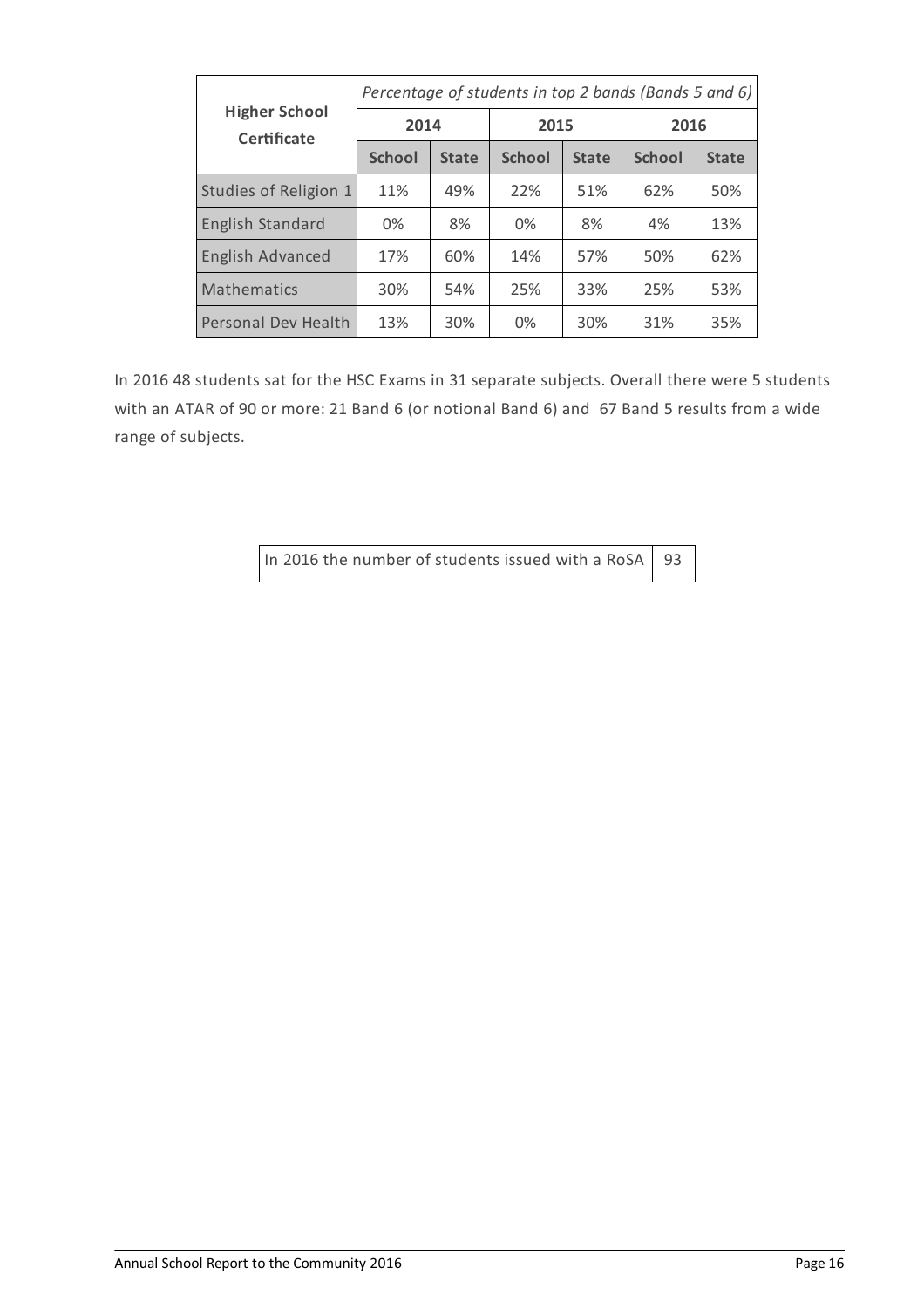### **Student Welfare Policy**

Student Welfare or Pastoral Care is at the forefront of all policies and procedures at O'Connor. As well every activity, both in and out of the College is considered with a view that the welfare of each and every student is paramount.

Our Pastoral Care Policy outlines the key responsibilities of all involved in ensuring that students are safe, happy and well taught so that they can achieve their full potential. The Policy is vital in ensuring positive relationships between students, families and all members of the school staff.

Students from Year 7 to 12 participate in regular Pastoral Care lessons. Topics explored include, internet safety, bullying, rights and responsibilities, self esteem, goal setting, careers information and exploration, good citizenship and respect and dignity for self and others. These topics, and others, are explored through planned lessons and guest speakers.

The full text of the College's Pastoral Care Policy may be accessed on the College's website or at the administration office.

### **Discipline Policy**

Corporal punishment is expressly prohibited in this College. The College does not sanction administration of corporal punishment by College persons and non-College persons, including parents, to enforce discipline in the College.

The College Discipline Policy is based on procedural fairness, clearly defined rights and responsibilities and the inherent dignity of each individual. The policy is discussed at enrolment, parent teacher interviews, information evenings and school assemblies.

The O'Connor Discipline Policy has been devised and implemented to ensure that each student is aware of their rights and responsibilities and can be safe, happy and well taught in this caring, peaceful and harmonious Catholic environment.

The full text of the College's Student Discipline Policy may be accessed on the College's website or at the administration office.

### **Anti-Bullying Policy**

The Catholic Schools Office, Armidale has established a *Student Anti-Bullying Policy* which is implemented by our school and all systemic schools in the Diocese. It provides a framework for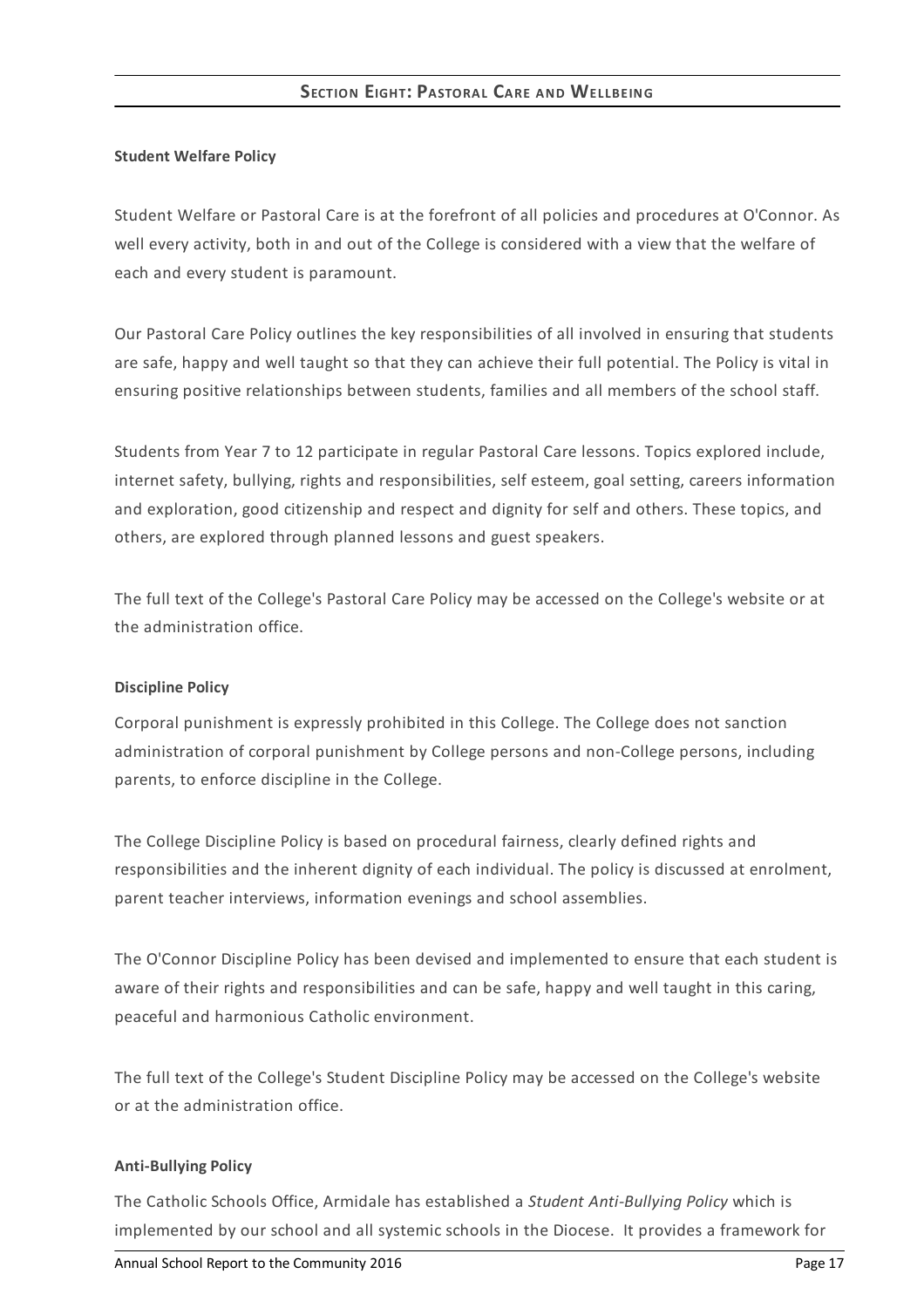school communities to work together to prevent and address issues of student bullying, in order to build respectful relationships that respond effectively and sensitively to the needs of each person. The Catholic Schools Office (CSO) monitors the implementation of this policy. No changes were made to the policy this year.

The full text of the *Anti-Bullying Policy* may be accessed on the School's website, the administration office or at the CSO website.

# **Complaints and Grievances Resolution Policy**

The Diocese of Armidale has established a *Staff Grievance Policy* which is implemented by our school in the Diocese. Each school also has an individual Grievance Policy and Procedure for dealing with matters at a school level. The rationale for these policies is that within the reality of the schooling experience, it is recognised that, from time to time, misunderstandings and differences of opinion will occur, and that these need to be resolved satisfactorily. Addressing such matters within a framework of dignity, respect and truth can provide powerful opportunities to model the love of Christ in the reality of our contemporary world. The Catholic Schools Office monitors the implementation of these policy. No changes were made to the policy this year.

The full text of the individual policies may be accessed on the School's website, the administration office or at the CSO website.

### **Initiatives Promoting Respect and Responsibility**

The values of respect and responsibility underpin all policies and procedures at O'Connor. These values are specifically promoted at year-level and full school assemblies, parent information nights and in the College Newsletter.

Additionally students participate in numerous school based activities to address social justice and to help others in the community. Project Compassion in the lead up to Easter and the College St Vincent de Paul chapter are two of the more obvious opportunities for students to become involved in social justice. Other initiatives from the student leadership team and staff are given support throughout the year.

These initiatives and others, promote respect and responsibility by ensuring that quality relationships between families, teachers and students reinforce respect for others and promote both individual and collective responsibility for the welfare of others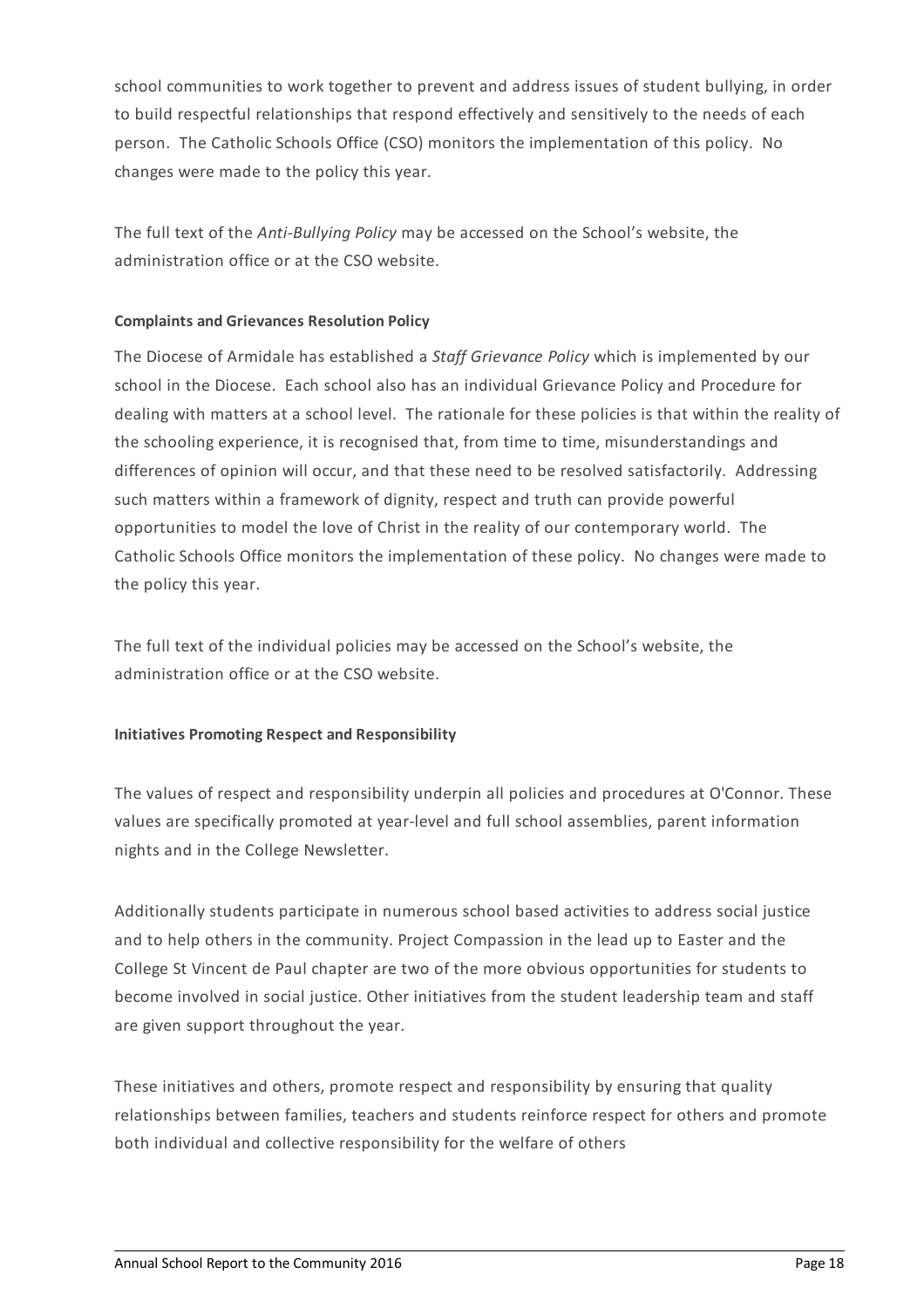# **SECTION NINE:SCHOOL REVIEW AND IMPROVEMENT**

Each year, the College develops an Annual Improvement Plan indicating the intended key improvements for student learning outcomes. The plan is drawn from the College's Strategic Improvement Plan and informed by the Catholic School's Office Annual Improvement Plan. The College engages in an annual evidence-based evaluation of its effectiveness against these external standards in collaboration with the Schools Consultant.

### **Key Improvements Achieved in 2016**

A key priority for O'Connor in 2016 was to improve the achievement outcomes for students in the external exams, NAPLAN and the Higher School Certificate. The HSC results for 2016 were the best the College has received with significant achievements including: five students with an ATAR of 90 or more; 21 Band 6 (or notional Band 6) results; 67 Band 5 results; the range of subjects from which the results came from; the number of students who attained personal bests in their final exams/performance and "CallBack" recognition for Dance performance.

With teachers concentrating on their Personal Professional Development Plans, student outcomes continued to be a top priority. Equally the establishment of a Leader of Pedagogy Coordinator has greatly assisted teachers in the implementation of evidence-based pedagogies that has lead to improvement outcomes for students.

In 2016 the College entered the second phase of a Masterplan, with the Education Brief given to architect(s) to explore. The first meeting with the successful architect business will be held in early 2017.

### **Priority Key Improvements for 2017**

In 2017, the O'Connor Catholic Community will continue to work towards becoming an authentic Catholic Professional Learning Community. We will focus on three main pillars: Mission and Evangelisation; Learning and Teaching; and Leadership.

To further enhance our Mission and to continue our work in evangelisation, our priorities to be a faith-filled community where students, teachers and parents have a strong understanding of the Core Catholic Principles and Values and their relevance to our lives today. We will continue to build a faith life that is vibrant, alive and Spirit filled. Our focus is learning and to enhance the learning of all.

The focus for our third pillar, Leadership, is to build the capacity, empowerment and leadership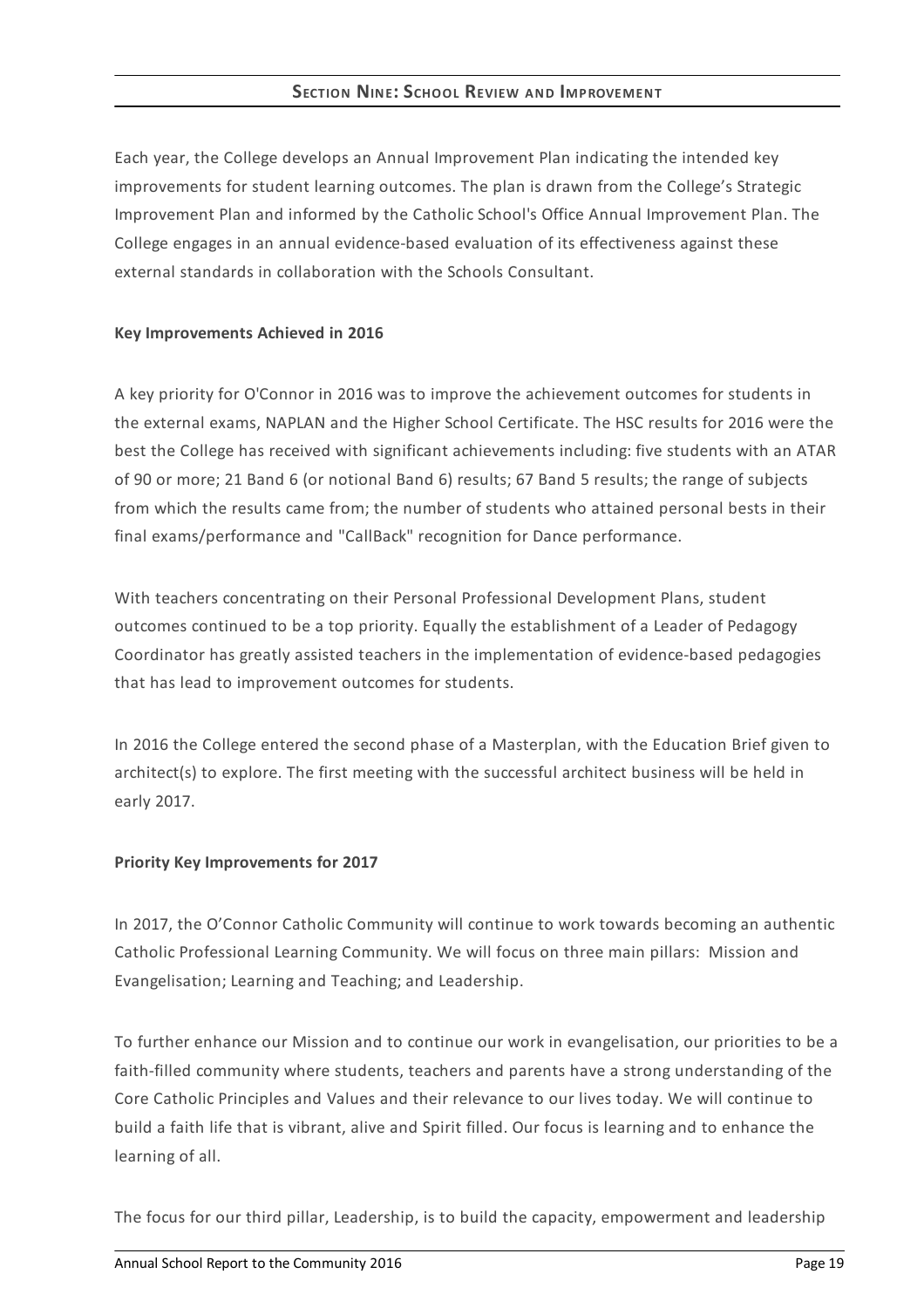of teachers and students. Some key strategies include increasing student voice in school decision making both in the classroom about their own learning and in more formal ways through student leadership team and the SRC. To work with teachers to map their career pathways and offer opportunities to lead projects in the school.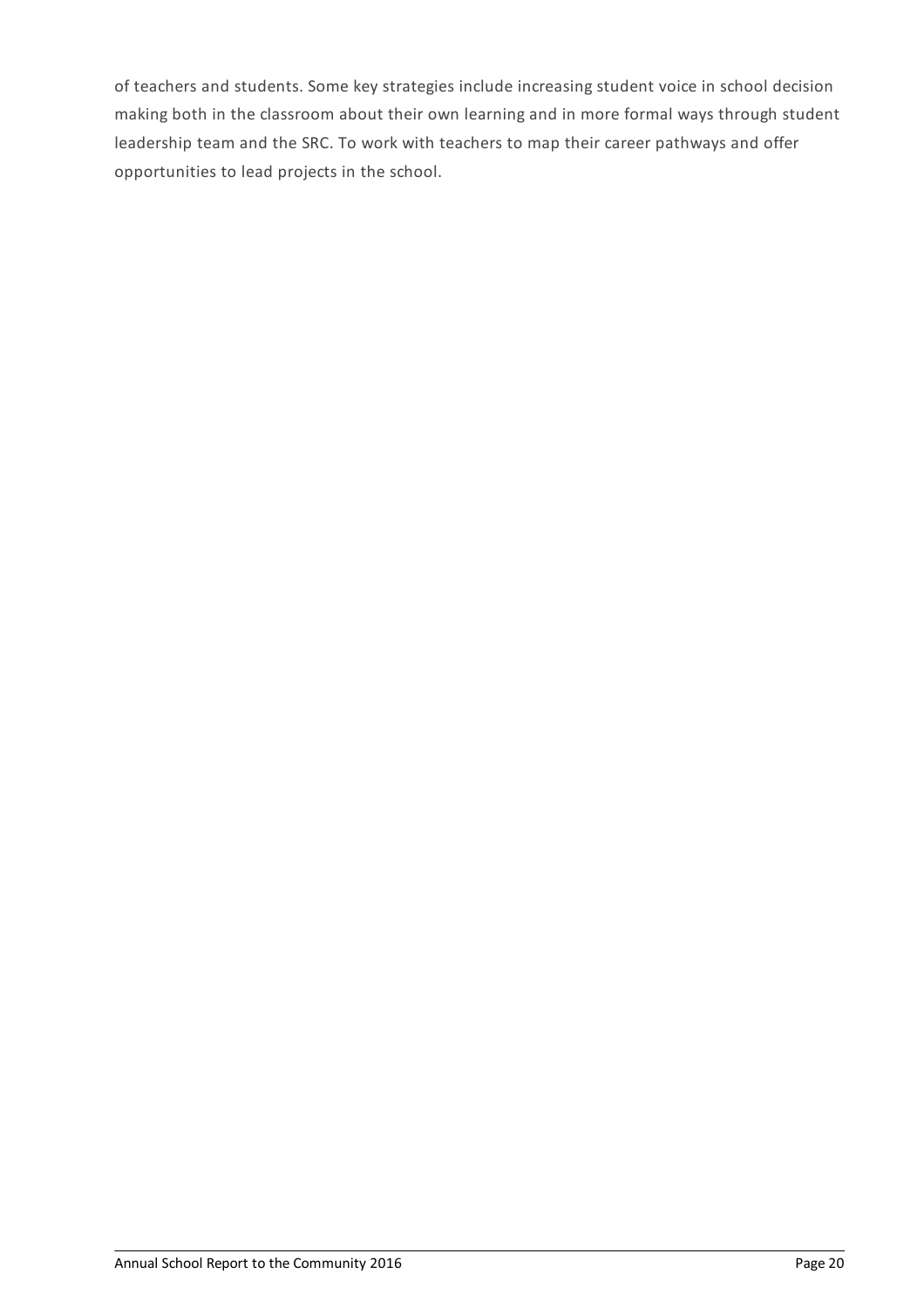# **SECTION TEN: PARENT, STUDENT AND TEACHER SATISFACTION**

The opinions and ideas of parents, students and teachers are valued and sought. Their suggestions are incorporated into planning for and achieving improved outcomes for students. This year, the College has used a variety of processes to gain information about the level of satisfaction with the College from parents, students and teachers.

### **Parent Satisfaction**

The Armidale Catholic Schools Office contracted MYP Corporation to conduct surveys of parents, students and teachers in all of its schools in the Diocese. Below are some results of the parent survey for O'Connor.

The top four reasons for choosing O'Connor were 1. Pastoral Care/Wellbeing program. 2. School reputation. 3 Catholic ethos. 4 Size of school/classes

In summary of satisfaction with various aspects of performance parent rated the following. (The categories were 1. Excellent, 2. Good, 3. Requires attention, 4. Immediate action required.

1. Leadership - Excellent, 2. Resources - Good to Excellent, 3. Teaching and Learning - Good to excellent, Catholic Ethos - Good and Improvement Processes - Good

The following statements received the highest approval rating:

Dedicated staff.

Strong organisational structure.

Overall kindness and caring amongst staff and students it creates a non-threatening safe and happy environment.

Excellent morals and discipline within the school.

Staff are happy to work with parents with both personal and academic issues.

Positive learning environment.

Diversity of subjects.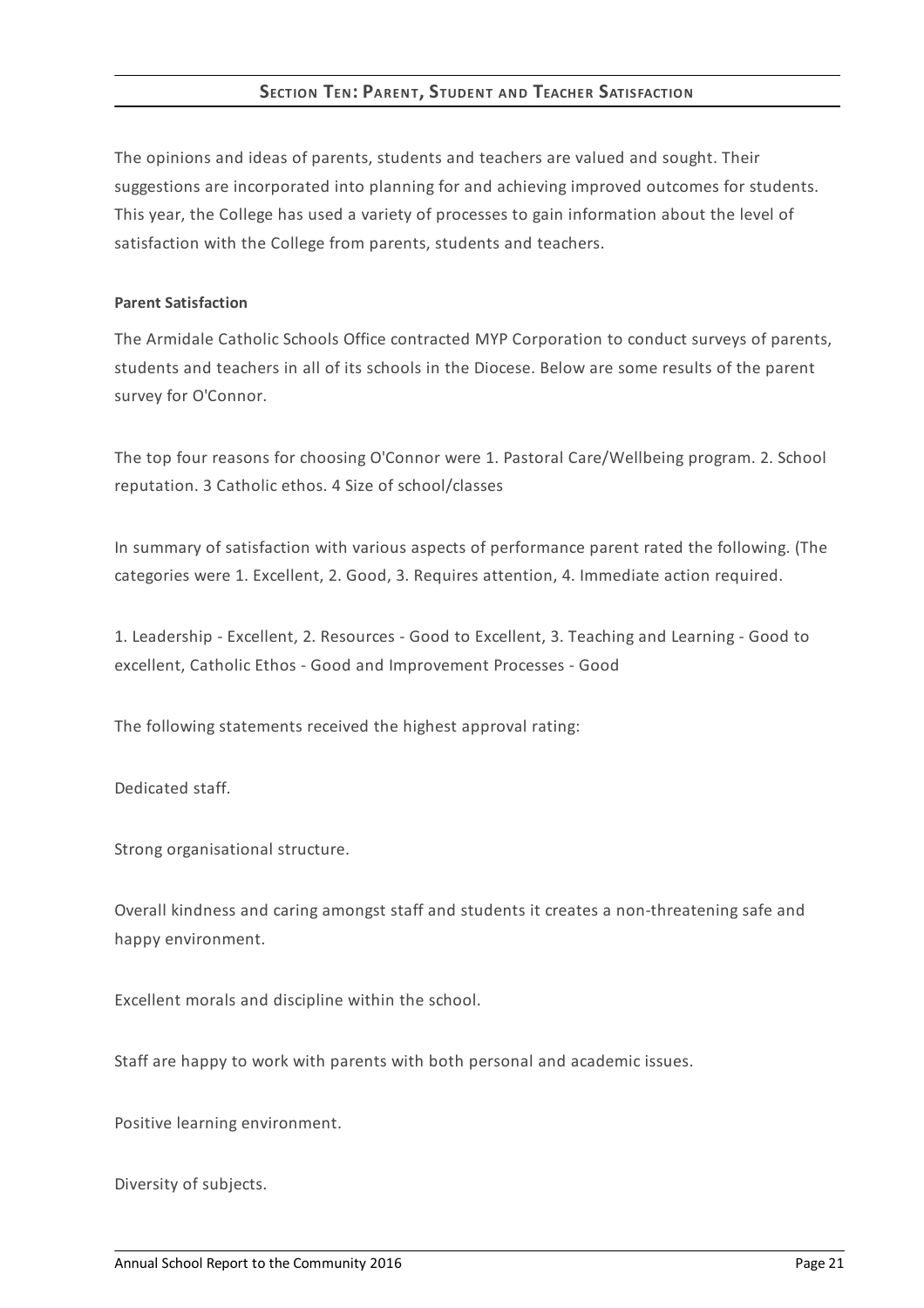The caring office staff, nothing is a problem and they are always helpful.

## **Student Satisfaction**

1. Leadership - Good to Excellent, 2. Teaching and Learning - Good to Excellent, 3. Catholic Ethos - Good to Excellent, 4. Resources - Good to Excellent, 5. Improvement processes - Good.

Student responses that rated excellent:

Opportunities available including TAFE subjects and the way teachers are happy to help you. School leaders are also helpful.

My teachers are fair and enjoy being with us.

Everyone is friendly and they never put you down.

O'Connor's smart tidy uniform and fun-caring environment.

Community Spirit.

The commitment teachers have to make the school a better place for us to learn.

Technology and Science labs are great for learning.

I like the number of clubs. Farm, Drama, Vinnies Group, Z Club, Weights, Chess, Dance, Choir, Bands and Orchestra

### **Teacher Satisfaction**

O'Connor staff rated: CatholicEthos-Excellent; Resources-Excellent; Staff engagement-Good to excellent; Improvement process-Good; Leadership-Good.

Staff responses that rated as excellent:

Being part of a dedicated hard-working team

A very supportive staff. A relative small school where you get to know the vast majority of students. Leadership team is good.

Massive Personal Development opportunities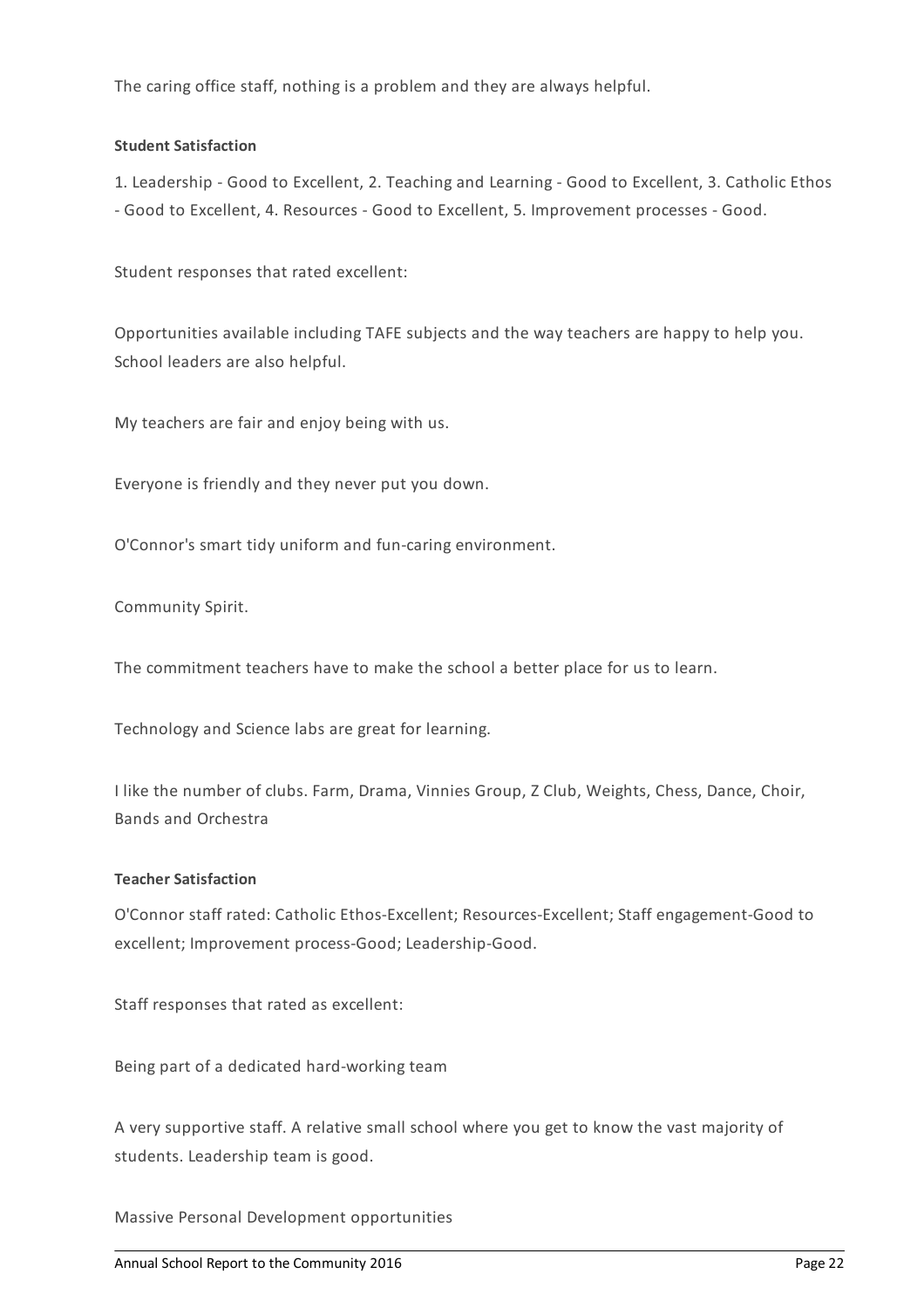Well behaved students

Collegiality and support between teacher, ancillary staff and executive staff.

The environment - supportive and caring for staff and students.

Flexibility in offering courses that are more specialised.

There is a strong and developing culture at O'Connor. Good facilities.

I am committed to Good Catholic education which I find at O'Connor.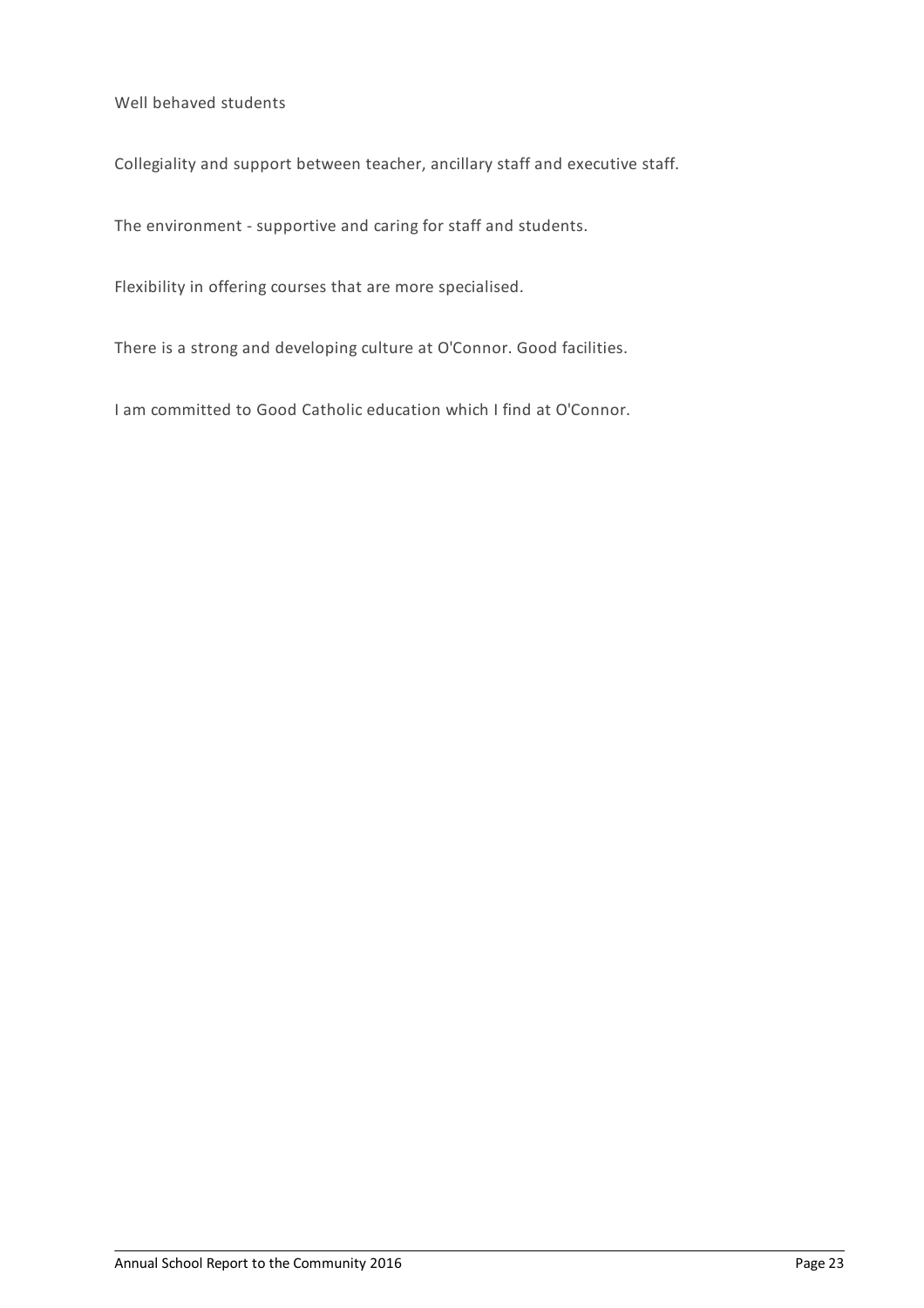# **SECTION ELEVEN:FINANCIAL STATEMENT**



This School Financial Information is based on the detailed information provided to the Commonwealth Government in the Commonwealth Financial Questionnaire. School Financial Information for the 2016 year is detailed below:

| <b>RECURRENT and CAPITAL INCOME</b>                    |             |  |  |  |
|--------------------------------------------------------|-------------|--|--|--|
| Commonwealth Recurrent Grants <sup>1</sup> \$5,801,777 |             |  |  |  |
| Government Capital Grants <sup>2</sup>                 | S0          |  |  |  |
| State Recurrent Grants <sup>3</sup>                    | \$1,761,795 |  |  |  |
| Fees and Private Income <sup>4</sup>                   | \$1,708,936 |  |  |  |
| Other Capital Income <sup>5</sup>                      |             |  |  |  |
| Total Income                                           | \$9,478,209 |  |  |  |

| <b>RECURRENT and CAPITAL EXPENDITURE</b>   |             |  |  |  |
|--------------------------------------------|-------------|--|--|--|
| Capital Expenditure <sup>6</sup>           | \$75,021    |  |  |  |
| Salaries and Related Expenses <sup>7</sup> | \$6,289,536 |  |  |  |
| Non-Salary Expenses <sup>8</sup>           | \$2,372,474 |  |  |  |
| <b>Total Expenditure</b>                   | \$8,737,031 |  |  |  |

### **Notes**

- 1. Commonwealth Recurrent Grants includes recurrent per capita grants and special purpose grants.
- 2. Government Capital Grants includes all capital grants received from the Commonwealth and State Governments.